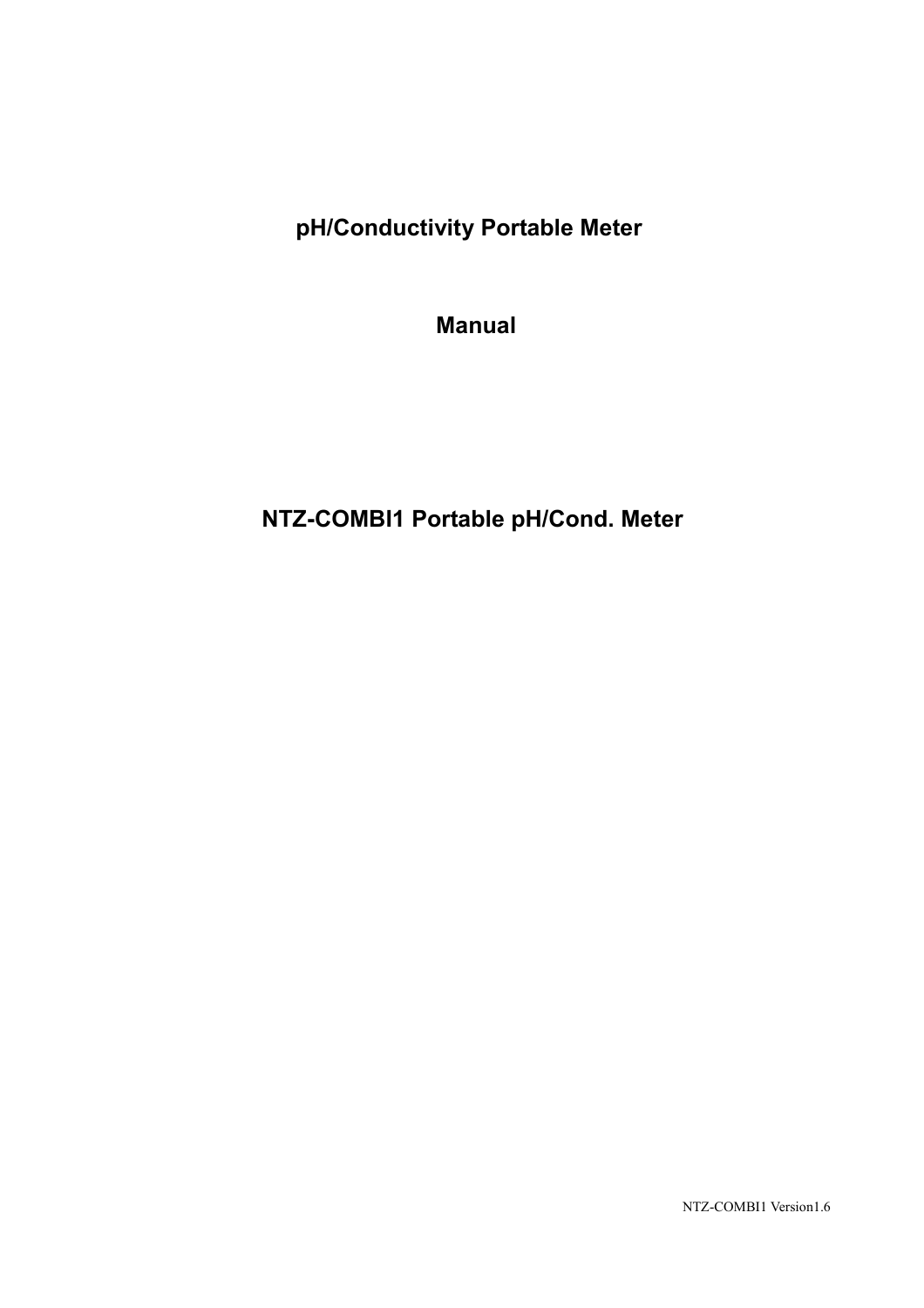|  | <b>Table of Contents</b> |
|--|--------------------------|
|  |                          |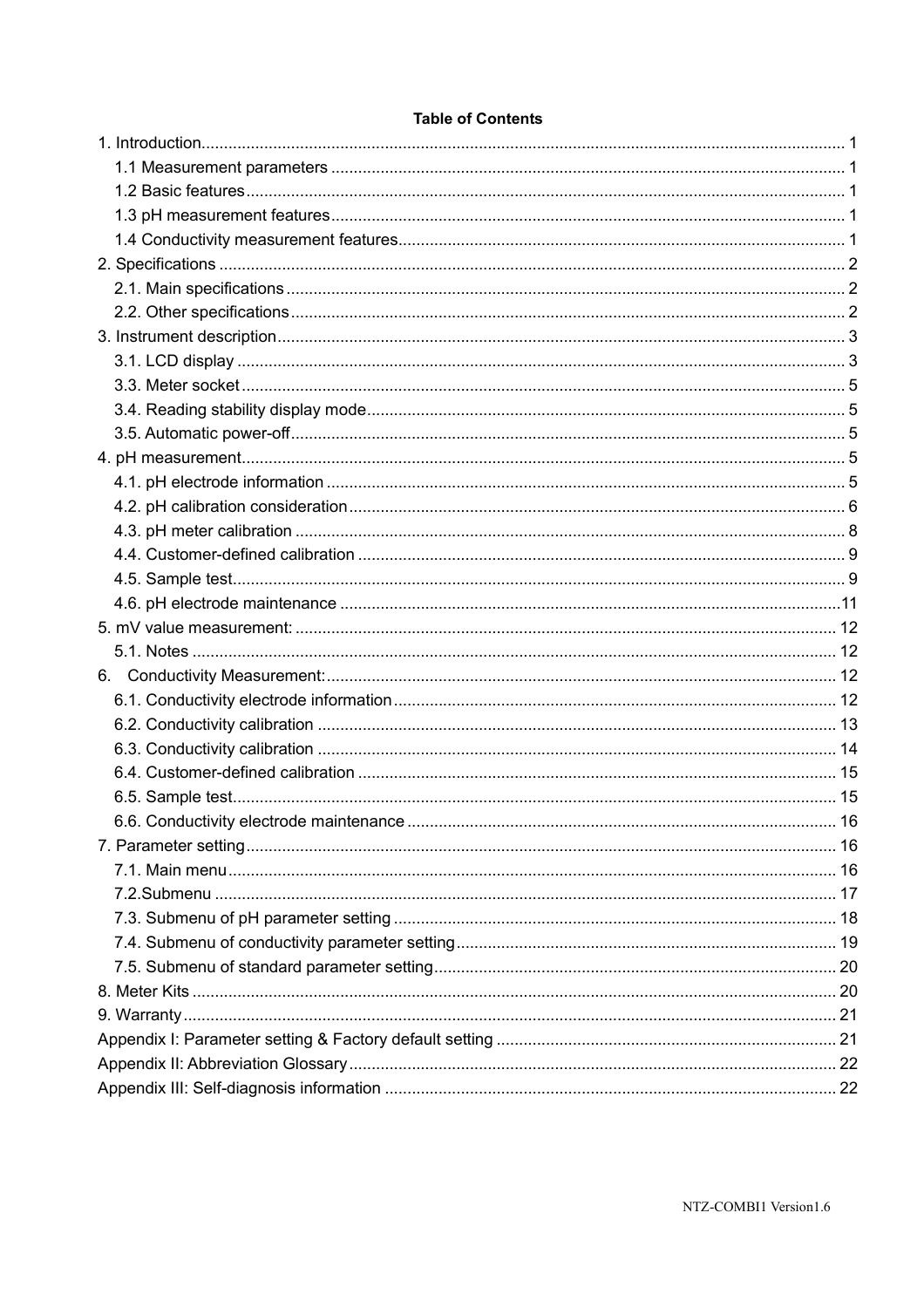#### **1. Introduction**

Thanks for purchasing NTZ-COMBI1 portable pH/Conductivity meter.

This meter is the perfect combination of the most advanced electronics, sensor technology and software design, and is the most cost effective portable electrochemical meter suited for industrial and mining enterprises, power plant, water treatment engineering, environmental protection industry, etc, especially suited for application in field.

In order to use and maintain the instrument properly, please read the manual thoroughly before use.

To improve instrument performance constantly, we reserve the right to change the manual and accessories without giving notice in advance.

#### 1.1 Measurement parameters

| Measurement<br>parameters | NTZ-COMBI1 |
|---------------------------|------------|
| pH/mV                     |            |
| Conductivity              |            |
| Temperature               |            |

#### 1.2 Basic features

- The microprocessor-based portable meter features automatic calibration, automatic temperature compensation, function set-up, self-diagnostics, automatic power-off and low voltage display.
- The meter's digital filter improves measurement speed and accuracy. There is reading stability display.
- The package includes portable case, meter, probes, standard solutions and all accessories, convenient to use in field.
- The meter is dust-proof and water-proof, meeting the IP54 rating.
- Temperature calibration function.

#### 1.3 pH measurement features

- 1-3 point automatic calibration, the meter provides calibration guide and automatic checking function.
- The meter is able to recognize up to 8 types of pH standard buffer solutions. There are four options of standard buffer solution: USA series, NIST series and customer-defined solution set-up.
- The meter provides reading stability criteria.

#### 1.4 Conductivity measurement features

● 1-4 point automatic calibration, the meter provides calibration guide and automatic checking function.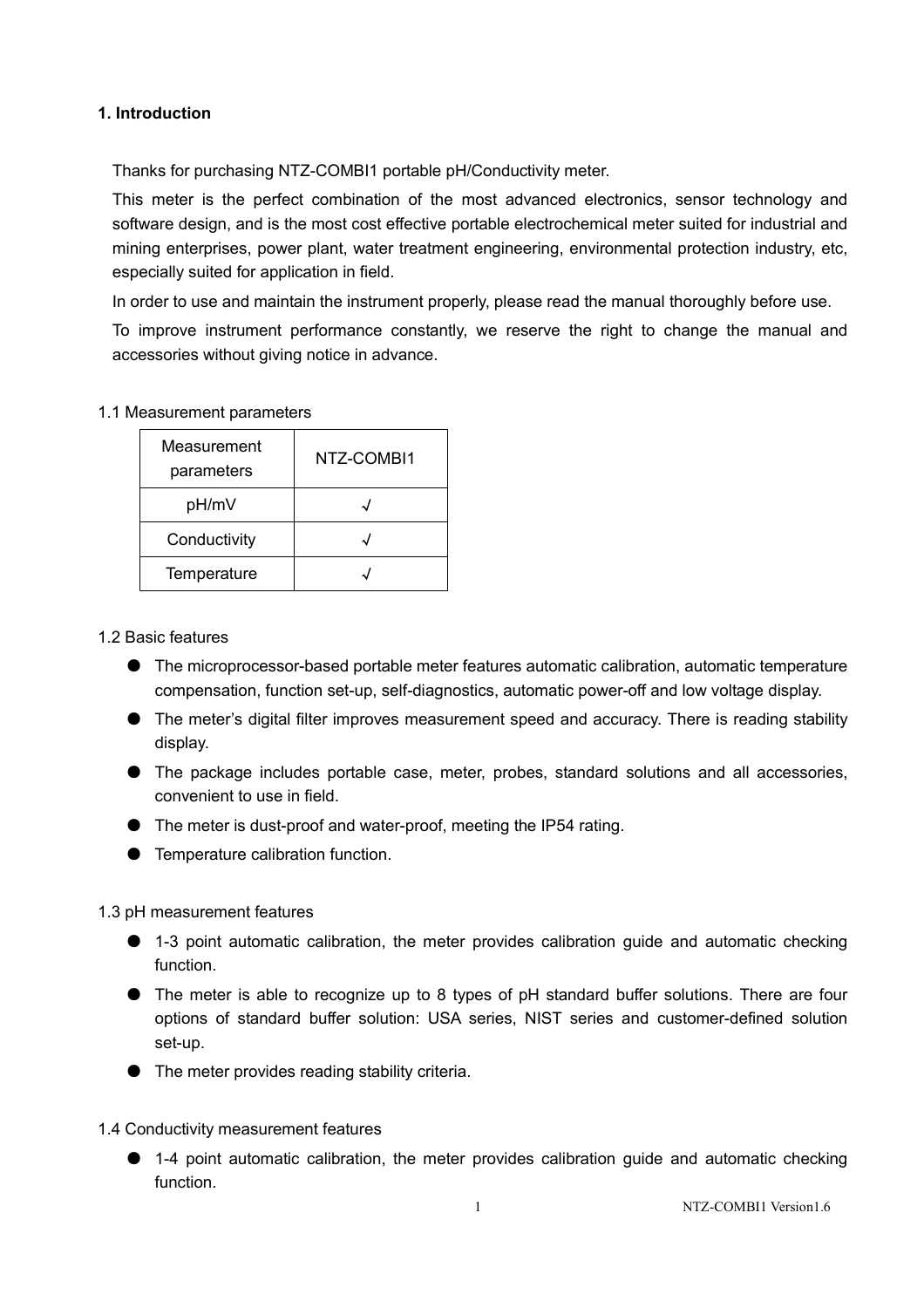● The meter is able to recognize up to 4 types of conductivity standard solutions. There is customer-defined solution set-up.

# **2. Specifications**

#### 2.1. Main specifications

|                                   | Specifications                  |                                                                                            |  |
|-----------------------------------|---------------------------------|--------------------------------------------------------------------------------------------|--|
|                                   | Range<br>$(0.00 \sim 14.00)$ pH |                                                                                            |  |
|                                   | Resolution                      | $0.1/0.01$ pH                                                                              |  |
|                                   | Accuracy                        | $±0.01$ pH $±1$ digit                                                                      |  |
| рH                                | Temperature<br>compensation     | $(0 \sim 100)$ °C (manual or automatic)                                                    |  |
|                                   | Multi-point<br>calibration      | 1-3 point                                                                                  |  |
|                                   | <b>Buffer value</b>             | USA: 1,68 - 4,00 - 7,00 - 10,01pH<br>NIST: 1,68 - 4,01 - 6,86 - 9,18pH<br>2 value CUSTOMER |  |
|                                   | Range                           | ±1,000mV                                                                                   |  |
| mV                                | Resolution                      | 1mV                                                                                        |  |
|                                   | Accuracy                        | $±0.1\%$ FS $±1$ digit                                                                     |  |
|                                   |                                 | Conductivity: 0~200 mS/cm(divided into four ranges):                                       |  |
|                                   | Range                           | $(0~199.9)$ µS/cm; $(200~1999)$ µS/cm;                                                     |  |
|                                   |                                 | $(2.00~19.99)$ mS/cm; $(20.0~199.9)$ mS/cm                                                 |  |
|                                   | Resolution                      | $0.1/1 \mu$ S/cm $0.01/0.1$ mS/cm                                                          |  |
|                                   | Accuracy                        | $±1.0\%$ FS $±1$ digit                                                                     |  |
| <b>Conductivity</b>               | Temperature<br>compensation     | $(0 \sim 80)$ °C (manual or automatic)                                                     |  |
|                                   | Electrode constant              | $0.1 / 1 / 10$ cm <sup>-1</sup>                                                            |  |
|                                   | Multi-point<br>calibration      | 1-4 point                                                                                  |  |
|                                   | Standard solution               | 84 µS/cm, 1413 µS/cm, 12.88, 111,9 mS/cm<br>1 customer value                               |  |
|                                   | Range                           | $0 - 100^{\circ}C$                                                                         |  |
| <b>Temperature</b>                | Resolution                      | $0.1^{\circ}C$                                                                             |  |
|                                   | Accuracy                        | $±0.5^{\circ}$ C $±1$ digit                                                                |  |
| <b>Reading stability criteria</b> |                                 | Low:1.2mV/10 sec., Medium:0.6mV/10 sec.,<br>High: 0.3m V/10 seconds                        |  |

2.2. Other specifications:

**Power a Power Power Power Power Power Power Power Power Power Power Power Power Power Power Power Power Power Power Power Power Power Power Power Power Power Power P**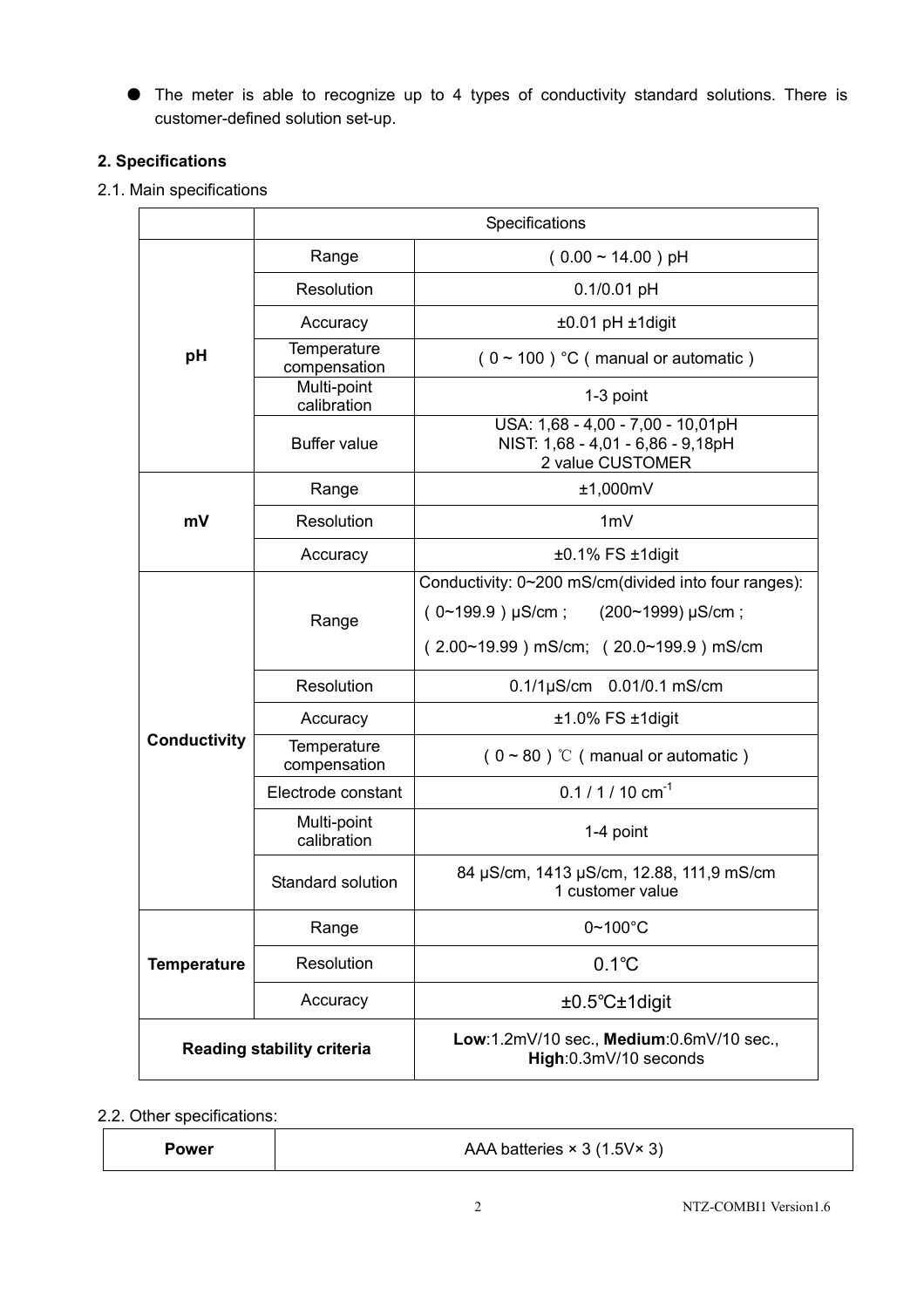| IP rating             | <b>IP54</b>                  |  |
|-----------------------|------------------------------|--|
| Dimension &<br>Weight | Meter: (86×196×33) mm / 335g |  |

#### **3. Instrument description**

3.1. LCD display:



Diagram-1

- (1) Parameter mode icons
- (2) Measurement reading
- (3) Prompts of special display mode
- (4) Units of measurement
- (5) Temperature units (°C and °F)
- $(6)$  Units of pH and conductivity calibration value (appears with  $(7)$ )
- $(7)$   $\rightarrow$  pH and conductivity calibration value (appears with (6)), and prompts of special display mode
- $(8)$  Temperature value (appears with  $(5)$ ), and prompts of special display mode
- (9) Temperature compensation icons

ATC — automatic temperature compensation, MTC — manual temperature compensation

- (10) Calibration guide icon
- (11) Stability icon of readings
- (12) Low battery icon, when this icon appears, please renew the battery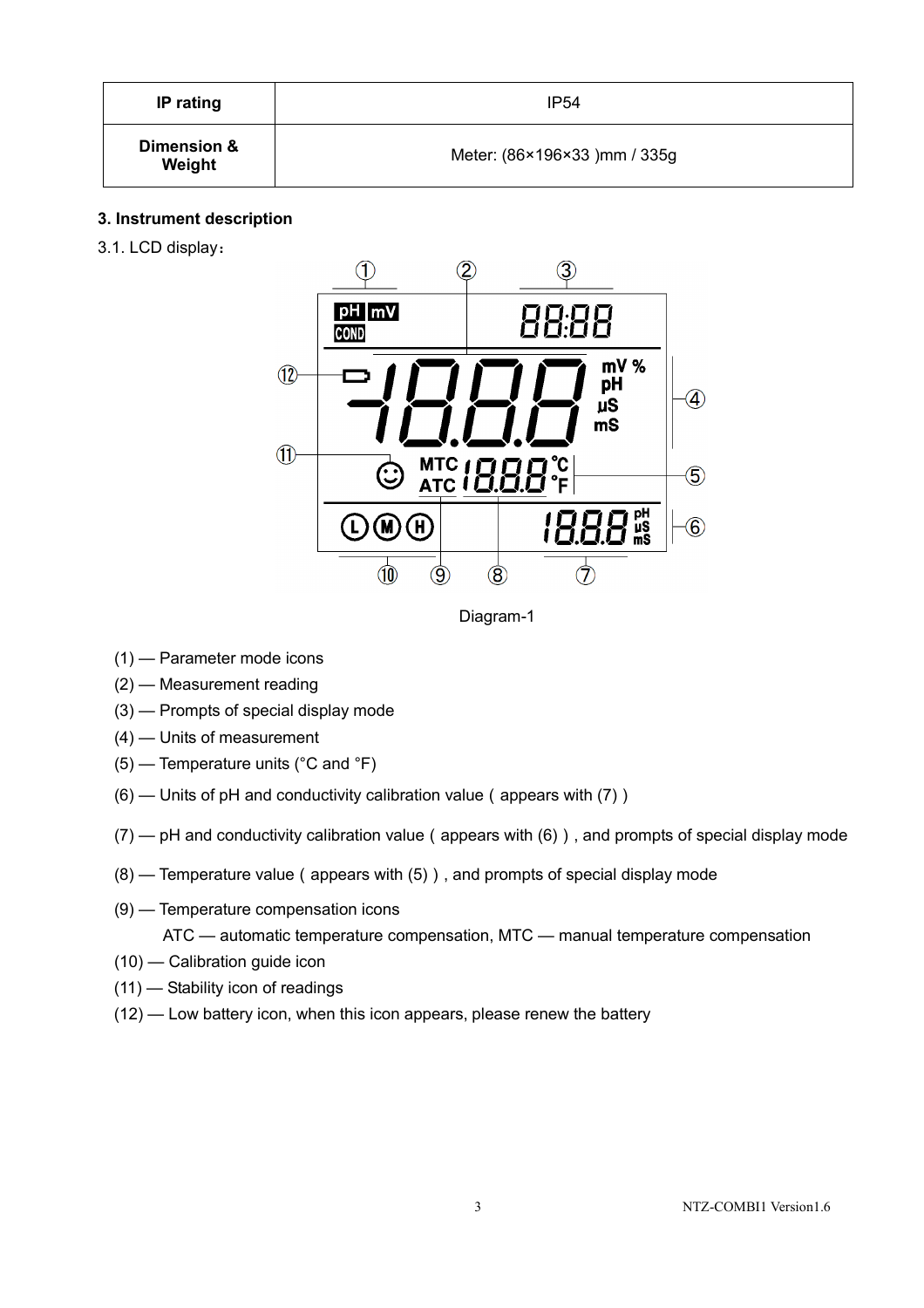#### 3.2. Keypad functions



3.2.1. Keypad operations

Momentary press ----- <1.5 seconds , Long press ----- >1.5 seconds.

3.2.2. Turn on the meter

```
Press \frown to turn on the meter: LCD full display \rightarrow display some parameters \rightarrow display the last
measu. Alent mode.
```
3.2.3. Turn off the meter

In the measurement mode, press  $\left(\overline{\omega}\right)$  and hold for 2 seconds to turn off the meter.

# *Note: In the calibration mode or the parameter set-up mode, pressing*  $(\theta)$  is invalid. Please press *CAL/MEAS key to return to the measurement mode, then press*  $\circledcirc$  *to turn off the meter.*

| Keypad                    | Operations              | Descriptions                                                                                                                                                                                                                                                                                                                                                                                                                                                                                                                                                                                                                            |  |  |
|---------------------------|-------------------------|-----------------------------------------------------------------------------------------------------------------------------------------------------------------------------------------------------------------------------------------------------------------------------------------------------------------------------------------------------------------------------------------------------------------------------------------------------------------------------------------------------------------------------------------------------------------------------------------------------------------------------------------|--|--|
|                           | Momentary press         | In the power-off mode, press this key to turn on the meter.<br>In the measurement mode, press and hold this key for 2 seconds to<br>turn off the meter.                                                                                                                                                                                                                                                                                                                                                                                                                                                                                 |  |  |
| ധ                         | Long press              |                                                                                                                                                                                                                                                                                                                                                                                                                                                                                                                                                                                                                                         |  |  |
| <b>MODE</b><br><b>INC</b> | Momentary/long<br>press | COMB <sub>11</sub><br>pH/Conductivity meter: press this key to<br>select<br>measurement mode: $pH \rightarrow mV \rightarrow COMD$<br>In the mode of manual temperature compensation (MTC), when<br>press and hold this key, the temperature value flashes, then press<br>this key to change the temperature value (only one direction), and<br>to confirm.<br>press<br>In the $\frac{\text{SETUP}}{\text{A}}$ ameter set-up mode, press this key to change the serial<br>number of the main menu and the submenu (only one direction).<br>In the submenu mode, press this key to change parameters and<br>set-up (only one direction). |  |  |

|  |  |  | Chart-1 Keypad operations and descriptions |
|--|--|--|--------------------------------------------|
|--|--|--|--------------------------------------------|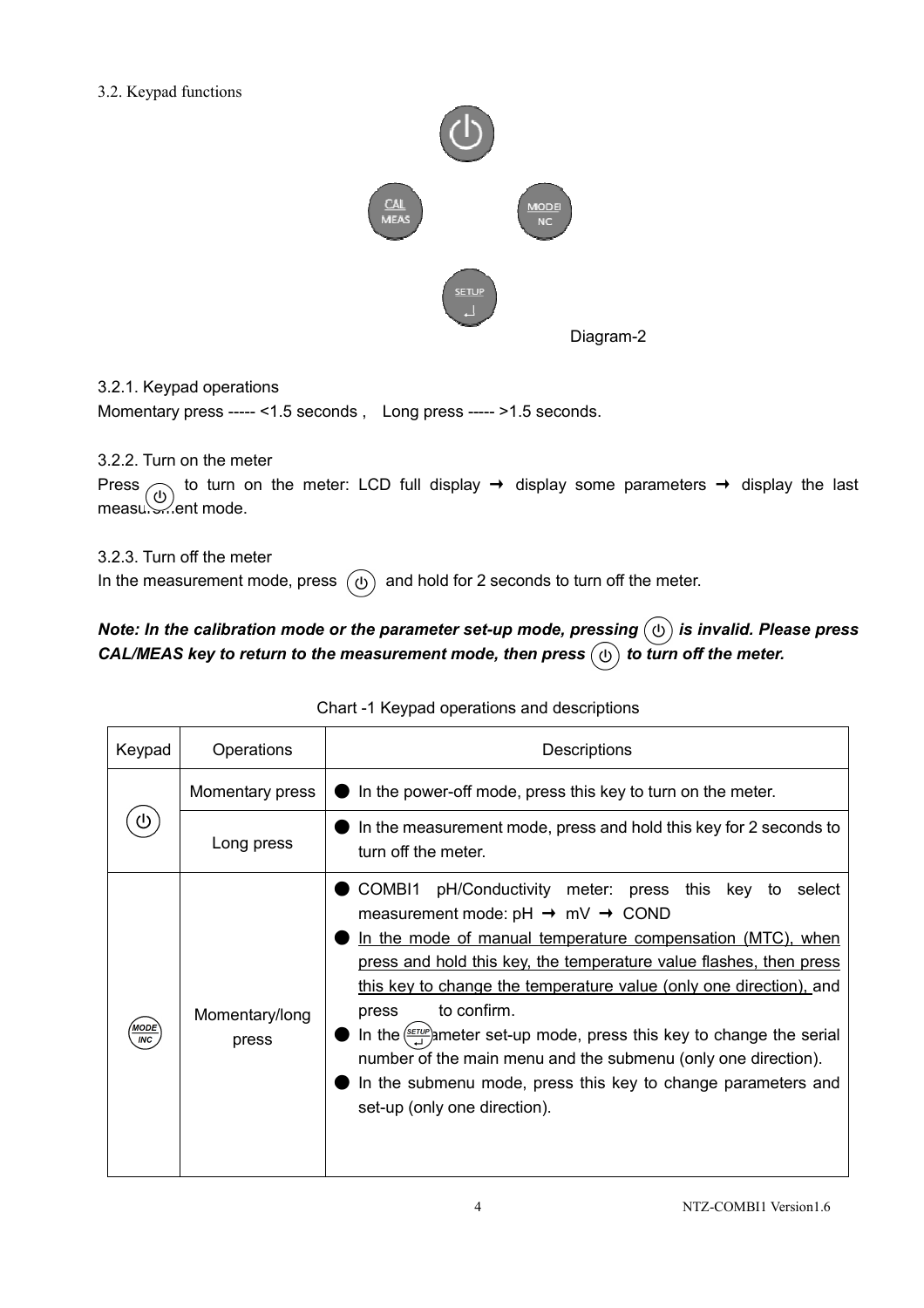| CAL<br><b>MEAS</b> | Momentary press | $\blacksquare$ In the measurement mode, press this key to enter in the calibration<br>mode.<br>In the calibration mode or the parameter set-up mode, press this<br>key to return to the measurement mode.                            |
|--------------------|-----------------|--------------------------------------------------------------------------------------------------------------------------------------------------------------------------------------------------------------------------------------|
|                    | Momentary press | In the measurement mode, press this key to enter in the parameter<br>set-up main menu.<br>$\bullet$ In the calibration mode, press this key to make calibration.<br>In the parameter set-up mode, press this key to select programs. |

#### 3.3. Meter socket

Electrode socket uses BNC and RCA.

#### Chart-2 Sockets for Meters

| <b>Models</b>                       | <b>Photos</b> | Description                                                                                                                                                                             |
|-------------------------------------|---------------|-----------------------------------------------------------------------------------------------------------------------------------------------------------------------------------------|
| NTZ-COMBI1 pH/Conductivity<br>meter |               | $\cdot$ BNC socket (right) — connect pH<br>electrode or ORP electrode,<br>•BNC socket(left) — connect<br>conductivity electrode,<br>•RCA socket (middle) — connect<br>temperature probe |

# 3.4. Reading stability display mode

| When the measuring value is stable, smiley icon $\bigcirc$ appears on LCD,         |  |
|------------------------------------------------------------------------------------|--|
| see Diagram - 3. If the smiley icon $\bigodot$ does not appear or flash, please do |  |
| not                                                                                |  |

get the reading value or make calibration until the measuring value is stable. Per parameter P1.6, there are 3 criteria for stability standard:

**ngr** (Normal), HI (High) and  $\mathbf{L}_0$  (Low). The factory default is set "Normal".

"High" is set for stability for longer time, "Low" is set for stability for shorter time. User can select suitable stability criteria according to different testing requirement.

| <b>pH</b> | $15:00$ Time                        |
|-----------|-------------------------------------|
|           | pH                                  |
|           |                                     |
|           | $\odot$ ATC $\geq$ 5.0 <sup>°</sup> |
| 回∭        |                                     |

Diagram- 3

#### 3.5. Automatic power-off

The meter will be power-off after the meter stops operation for 20 minutes.

#### **4. pH measurement**

#### 4.1. pH electrode information

5 NTZ-COMBI1 Version1.6 The meter matches plastic pH electrode. Electrode housing adopts polycarbonate engineering plastics which is corrosion and impact resistant. Connect the electrode to the BNC socket. When dip the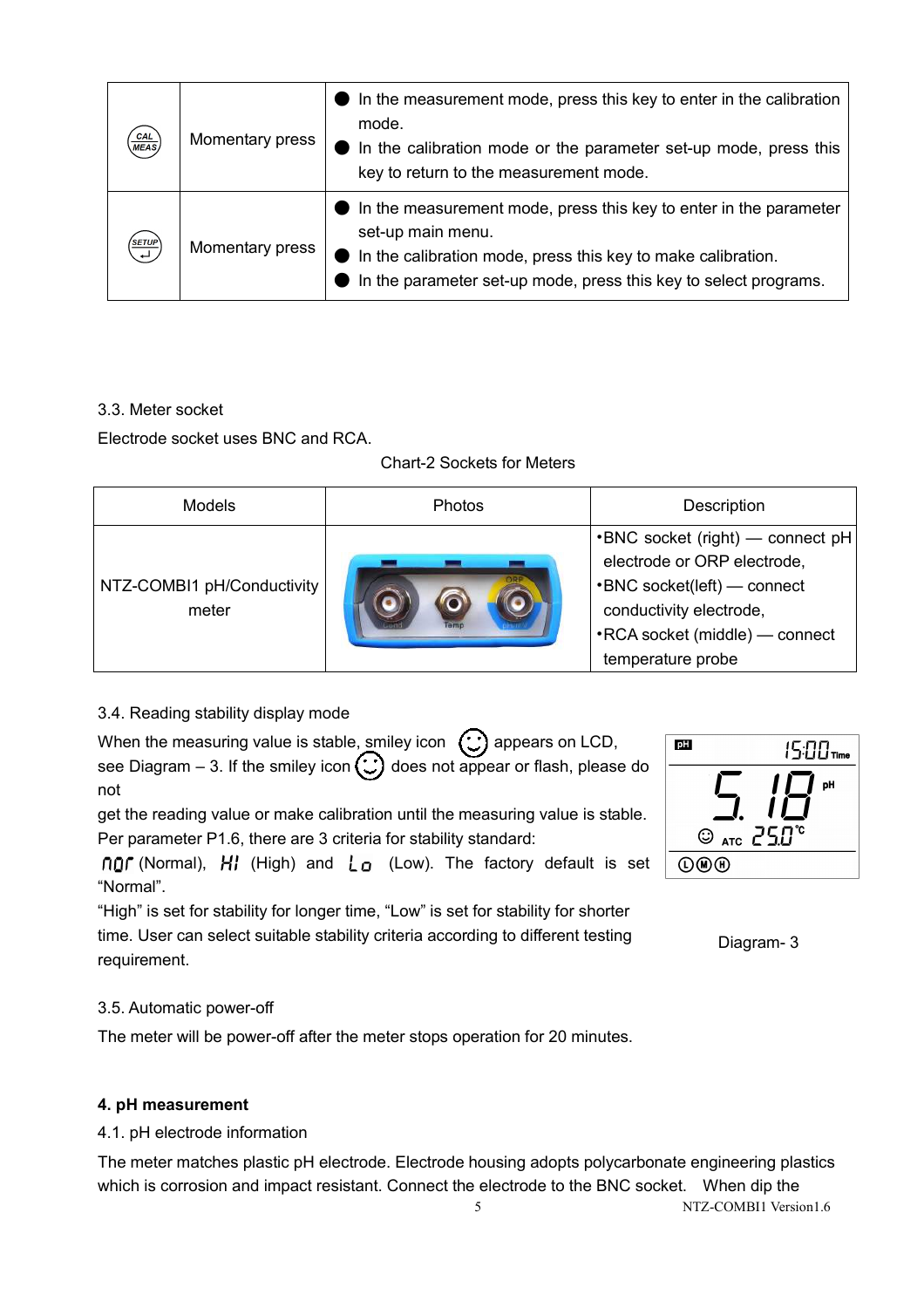electrode in the solution, please stir the solution briefly and allow it to stay in the solution until a stable reading is reached.

#### 4.2. pH calibration consideration

#### 4.2.1. Standard buffer solution

The meter uses two series of standard buffer solution: USA series and NIST series, and also customer-defined solution. Please see Chart - 3 for the two series of standard buffer solution. For customer-defined solution, please select it per parameter P1.1 and refer to clause 7.3 for details.

| <b>Icons</b>            |                   | pH standard buffer solution series |                     |
|-------------------------|-------------------|------------------------------------|---------------------|
|                         |                   | USA series                         | <b>NIST</b> series  |
| Three-point calibration | L)                | 1,68 pH and 4.00 pH                | 1,68 pH and 4.01 pH |
|                         | (M)               | 7.00 pH                            | $6.86$ pH           |
|                         | $\left( H\right)$ | 10.01 pH                           | 9.18 pH             |

#### Chart - 3 pH standard buffer solution series

# 4.2.2. Three-point calibration

The instrument can perform 1-3 point calibration. The first point calibration must use 7.00 pH (or 6.86 pH) standard solution, then select other standard solution to perform the second and the third point calibration. See chart – 4. During the calibration process, the instrument displays the electrode slope of acidity range and alkalinity range respectively.

|                         | <b>USA</b> standard                      | NIST standard                           | <b>Icons</b>       | Suited range              |
|-------------------------|------------------------------------------|-----------------------------------------|--------------------|---------------------------|
| One-point calibration   | 7.00 pH                                  | $6.86$ pH                               | (M)                | Accuracy<br>$\leq$ ±0.1pH |
|                         | $7.00$ pH and<br>4.00 pH or 1,68 pH      | 6.86 pH and<br>4.01 pH or 1,68 pH       | (D(M))             | Range<7.00pH              |
| Two-point calibration   | 7.00 pH and 10.01 pH                     | 6.86 pH and 9.18 pH                     | $\mathbf H$ .<br>M | Range>7.00pH              |
| Three-point calibration | 7.00 pH, 4.00 pH or<br>1,68 pH, 10.01 pH | 6.86 pH, 4.01 pH or<br>1,68 pH, 9.18 pH | (H)<br>M,          | Large Range               |

Chart - 4 Three-point calibration mode

#### 4.2.3. Calibration intervals

Calibration intervals depend on the sample, the electrode performance, and the required accuracy. For high accuracy measurements ( $\leq \pm 0.02$ pH), the meter should be calibrated immediately before taking a measurement. For general accuracy (≥±0.1pH), the meter can be calibrated and used for approximately one week before the next calibration.

The meter must be recalibrated in the following situations: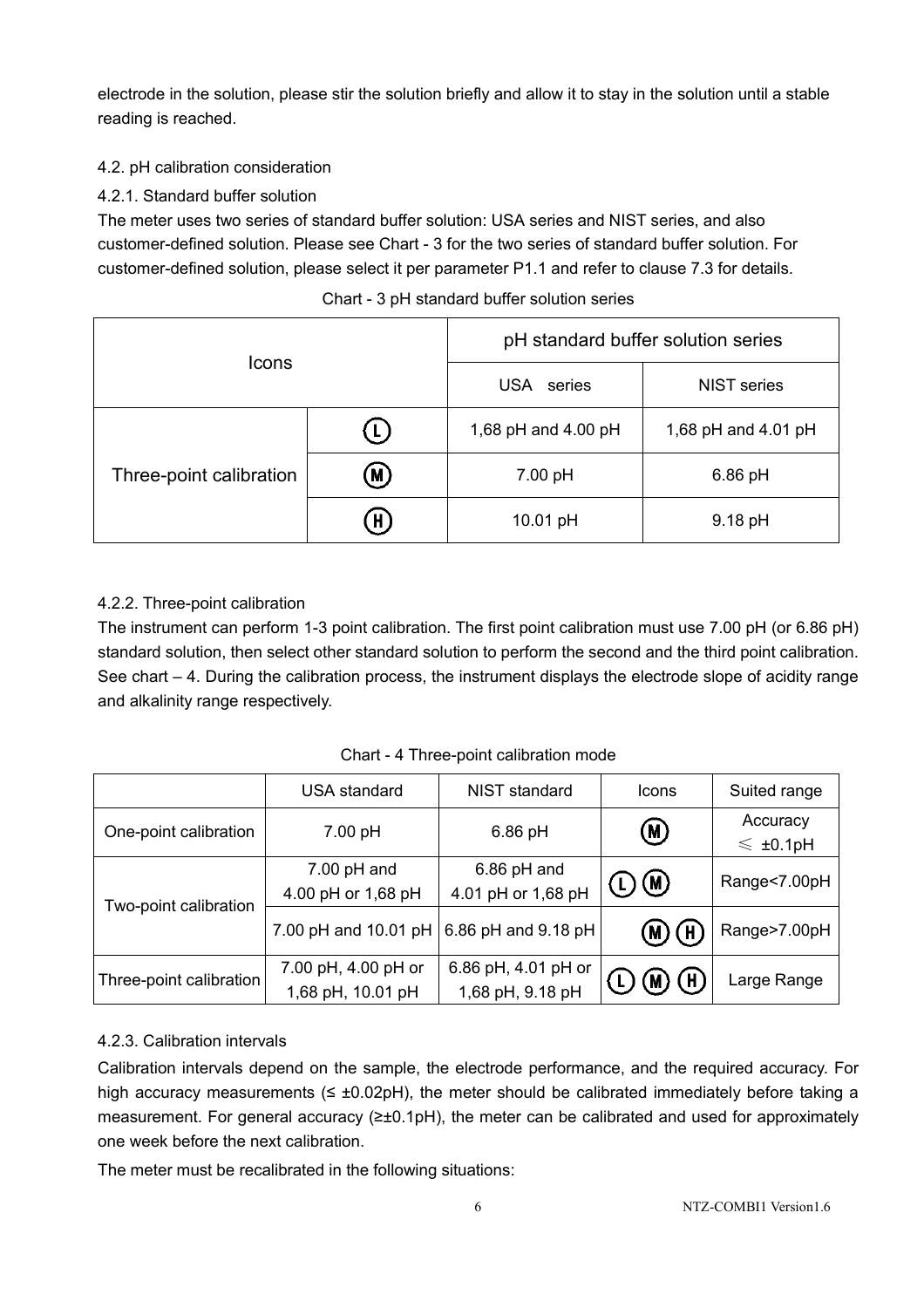- (a) New probe, or probe that is unused for a long period of time
- (b) After measuring acids (pH<2) or alkaline solutions (pH>12)
- (c) After measuring a solution that contains fluoride or a concentrated organic solution
- (d) If the solution's temperature differs greatly from the calibration solution temperature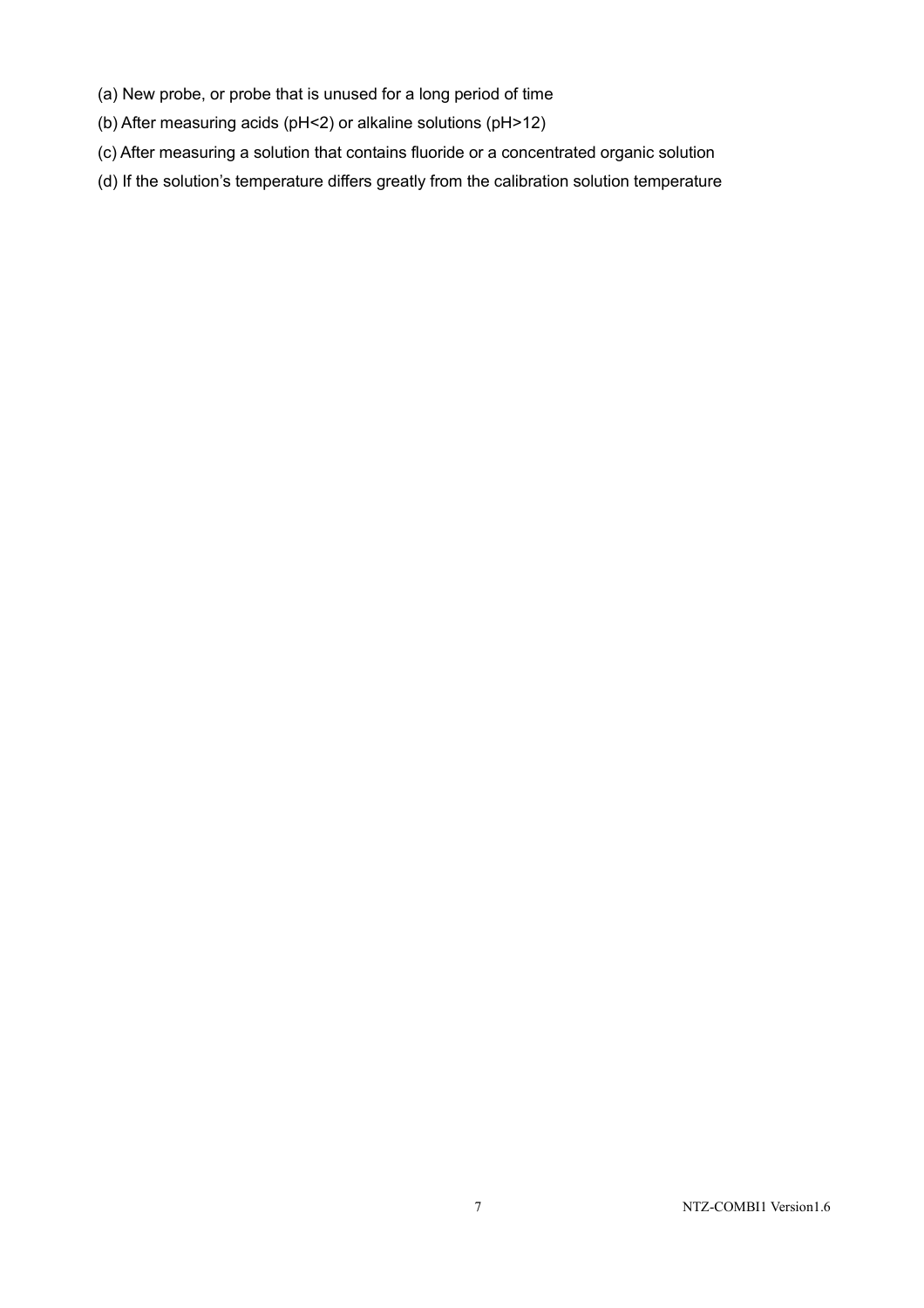4.3. pH meter calibration ( take an example of three-point calibration) 4.3.1. Press  $\frac{(CAL)}{MEAS}$  key to enter into the calibration mode, "CAL 1" blinks at the top right of LCD and "7.00 pH "blinks at the bottom right of LCD, indicating using  $pH$  7.00 buffer solution to make the 1<sup>st</sup> point calibration.

4.3.2. Rinse pH electrode in pure water, allow it to dry, and submerge it in pH7.00 buffer solution. Stir the solution briefly and allow it to stay in the buffer solution until a stable reading is reached. The meter's display will show scanning and locking process of calibration buffer solution at the bottom right of LCD. **Er 2** displays if press  $\frac{\text{SETUP}}{\text{SETUP}}$  key before the value is locked. See chart – 5.

4.3.3. When the meter locks 7.00 pH, stable  $\bigodot$  icon displays on LCD. Press  $\frac{\sqrt{8\pi r r}}{r}$  key to calibrate the meter. **End** icon appears after calibration is done. The  $1<sup>st</sup>$  point calibration is finished, meanwhile, the meter's display will show at the top right a blinking CAL2, and show at the bottom right blinking 4.00pH and 10.01pH alternately, indicating using  $pH4.00$  or  $pH10.01$  buffer solution to make the  $2<sup>nd</sup>$  point calibration.

4.3.4. Take out pH electrode, rinse it in pure water, allow it to dry, and

submerge it in pH4.00 buffer solution. Stir the solution briefly and allow it to stay in the buffer solution until a stable reading is reached. The meter's display will show scanning and locking process of calibration buffer solution at the bottom right of LCD. When the meter locks 4.00 pH, stable  $\odot$  icon displays on LCD. Press key to calibrate the meter. **End** icon and **electrode slope of acidity range** display after calibration is done, meanwhile, the meter's display will show at the top right a blinking CAL3, and show at the bottom right blinking 10.01pH, indicating using pH10.01 buffer solution to make the 3<sup>rd</sup> point calibration.

4.3.5. Take out pH electrode, rinse it in pure water, allow it to dry, and

submerge it in pH10.01 buffer solution. Stir the solution briefly and allow it to stay in the buffer solution until a stable reading is reached. The meter's display will show scanning and locking process of calibration buffer solution at the bottom right of LCD. When the meter locks 10.01 pH, stable  $\binom{n}{k}$  icon displays on LCD. Press  $\frac{\text{SETUP}}{\text{L}}$  key to calibrate the meter. **End** icon and **electrode slope of** 

**alkalinity range** display after calibration is done. The meter goes to the measurement mode, displays stable measuring value and calibration guide icons. Please see Diagram – 4 for the above calibration process.

4.3.6. During the calibration process, press  $\frac{Cat}{MES}$  key to exit from the calibration mode. The meter can perform one-point, two-point and three-point calibration. Calibration guide icons appear on LCD.



Diagram- 4

8 NTZ-COMBI1 Version1.6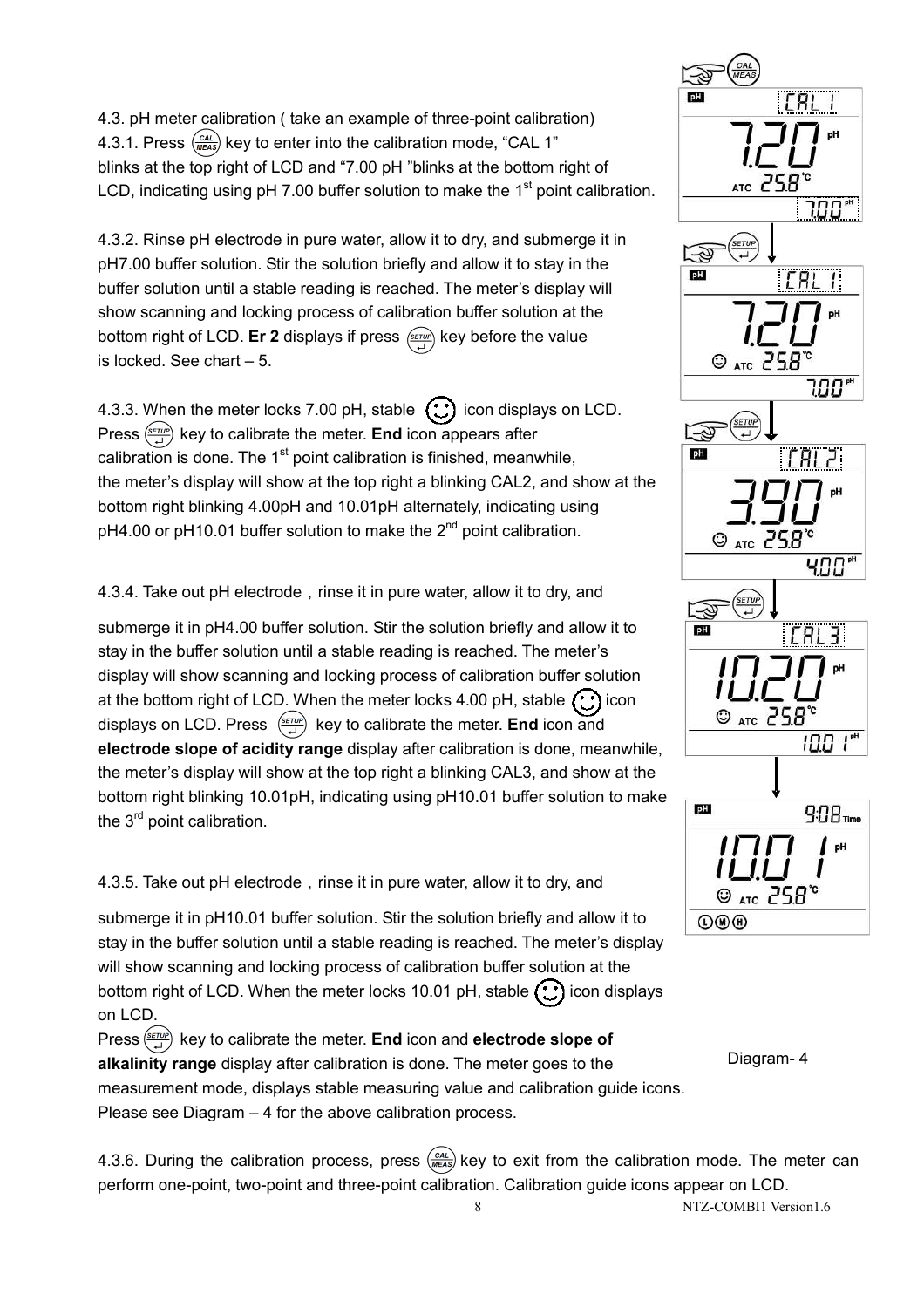4.4. Customer-defined calibration (take an example of 1.60pH and 6.50pH calibration solution)

4.4.1. Select **CUS** per parameter P1.1 (please refer to clause 7.3 for customer-defined solution). The meter enters into Customer-defined calibration mode. Press  $\frac{(CAL)}{MEAS}$  key, the meter's display shows a blinking **CAL1** icon at the top right of LCD, indicating the meter enters into the  $1<sup>st</sup>$  point customer-defined calibration.

4.4.2. Rinse pH electrode in pure water, allow it to dry, and submerge it in pH1.60 buffer solution. Stir the solution briefly and allow it to stay in the buffer solution until a stable reading is reached. For automatic temperature compensation (ATC), the temperature value does not blink. When press  $\frac{F(x)}{r}$  key, the main value blinks. Press  $\frac{WOOE}{WCO}$  key to adjust the main value to 1.60, then press  $\frac{\sqrt{SEDP}}{\sqrt{D}}$  key to calibrate the meter. After calibration is done, LCD at the top right shows blinking **CAL2** icon, indicating the meter enters into the 2<sup>nd</sup> point customer-defined calibration.

*Note: For manual temperature compensation (MTC), when LCD displays the stable measuring*  value and  $\bigodot$  icon, press  $\frac{\sqrt{g_{FU}}}{\sqrt{g}}$  key, then the temperature value blinks, press  $\frac{\sqrt{g_{ODE}}}{\sqrt{g_{C}}}$  key to adjust the *temperature value, and press key to confirm it. Then the main value blinks. Follow the above procedures to adjust the main value and calibrate the meter.* 

4.4.3. Rinse pH electrode in pure water, allow it to dry, and submerge it in pH 6.50 buffer solution. Stir the solution briefly and allow it to stay in the buffer solution until a stable reading is reached. For automatic temperature compensation (ATC), the temperature value does not blink. When press  $\frac{\sqrt{f(t/a)}}{\sqrt{f(t/a)}}$  key, the main value blinks. Press (MODE) key to adjust the main value to 6.50, then press ( $\frac{\text{SEUIP}}{\text{H}}$ ) key to calibrate the meter. After calibration is done, the meter goes to the measurement mode. For customer-defined calibration, LCD does not show electrode calibration guide icons.

*Note: For manual temperature compensation (MTC), when LCD displays the stable measuring*  value and  $\bigodot$  icon, press  $\frac{\text{SETUP}}{\text{GET}}$  key, then the temperature value blinks, press  $\frac{\text{MODE}}{\text{MDC}}$  key to adjust the *temperature value, and press key to confirm it. Then the main value blinks. Follow the above procedures to adjust the main value and calibrate the meter.* 

#### 4.4.4. Notes

(a) The meter can perform 1-2 point customer-defined calibration. When the  $1<sup>st</sup>$  point calibration is done, press  $\frac{Cat}{MELAS}$  key, the meter exits from calibration mode. This is one-point customer-defined calibration.

(b) The value set in "Customer-defined" is at a fixed temperature. The meter has to perform calibration and measurement at the same temperature to avoid large error. The meter cannot recognize customer-defined calibration solution.

#### 4.5. Sample test

4.5.1. Rinse pH electrode in pure water, allow it to dry, and submerge it in tested solution. Stir the solution briefly and allow it to stay in the tested solution until  $\bigodot$  icon appears on LCD and a stable reading is reached which is pH value of tested solution.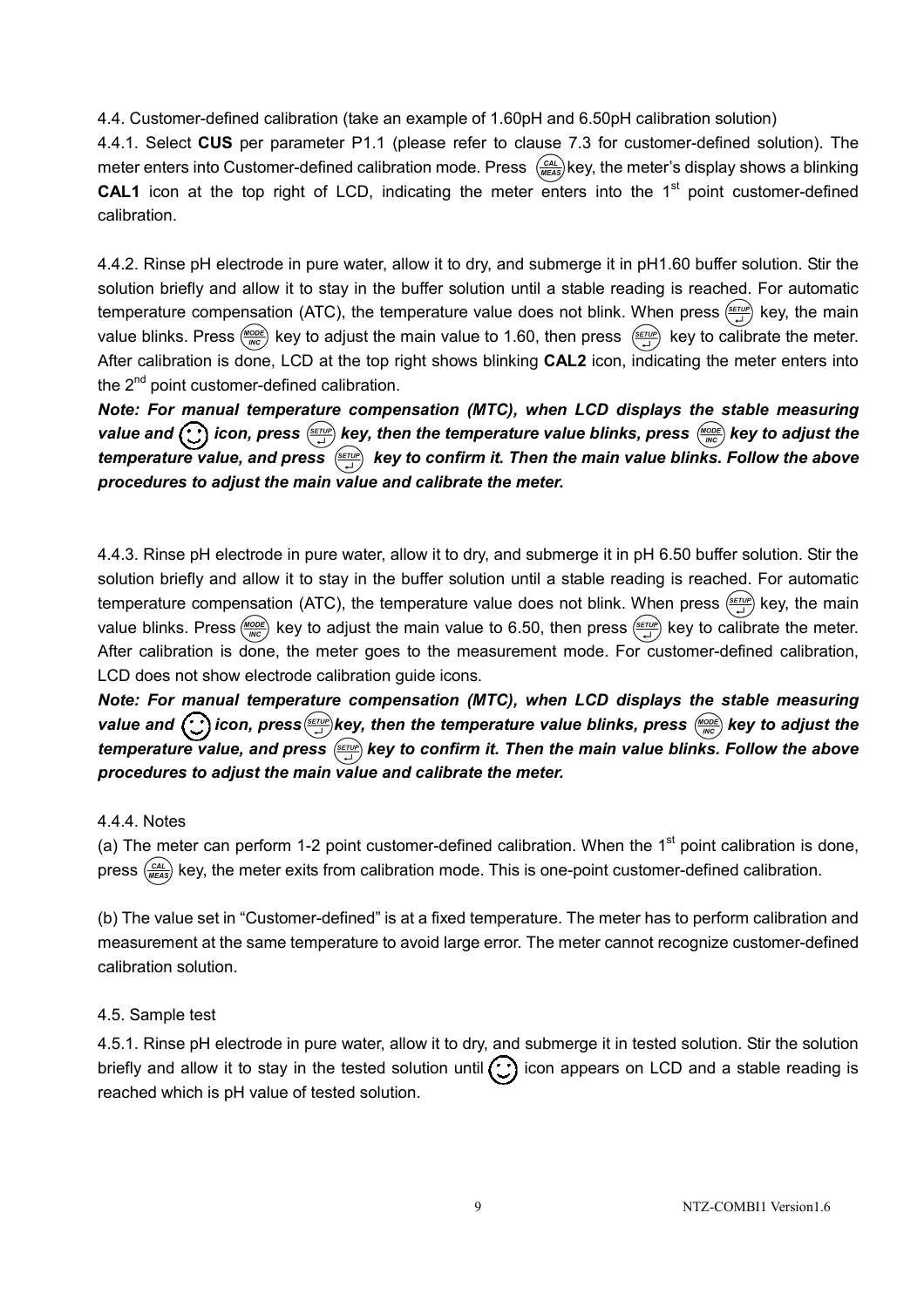

Diagram – 5 Calibration and measurement process of pH meter

# 4.5.2. Self-diagnosis information

During the process of calibration and measurement, the meter has self-diagnosis functions, indicating the relative information as below, please refer to chart – 5.

| Display Icons    | Contents                                                                                     | Checking                                                                                                                                                    |
|------------------|----------------------------------------------------------------------------------------------|-------------------------------------------------------------------------------------------------------------------------------------------------------------|
| Er1              | Wrong pH<br>buffer solution or the<br>recognition of calibration solution out of<br>range    | 1. Check whether pH buffer solution is correct.<br>2. Check whether the meter connects the<br>electrode well.<br>3. Check whether the electrode is damaged. |
| ErZ              | Press $\frac{\text{SETUP}}{P}$ key when measuring value is<br>not stable during calibration. | Press $\left(\frac{\text{SET UP}}{2}\right)$ key when $\left(\bigcup_{n=1}^{\infty}\right)$ icon appears                                                    |
| $E \cap \exists$ | During calibration, the measuring value<br>is not stable for $\geq 3$ min.                   | 1. Check whether there are bubbles in glass<br>bulb.<br>2. Replace with new pH electrode.                                                                   |
| ЕгЧ              | Electrode zero electric potential out of<br>range $(<$ -60mV or $>$ 60mV)                    | 1. Check whether there are bubbles in glass                                                                                                                 |
| $E-5$            | Electrode slope out of range (<85%<br>or $>110\%$ )                                          | bulb.<br>2. Check whether pH buffer solution is correct.<br>3. Replace with new pH electrode.                                                               |
|                  |                                                                                              |                                                                                                                                                             |
| FrF              | measuring range out of<br>рH<br>range<br>$($ <0.00 pH or >14.00pH $)$                        | 1. Check whether the electrode is suspended.<br>2. Check whether the meter connects the<br>electrode well.<br>3. Check whether the electrode is damaged     |

Chart – 5 Self-diagnosis information of pH measurement mode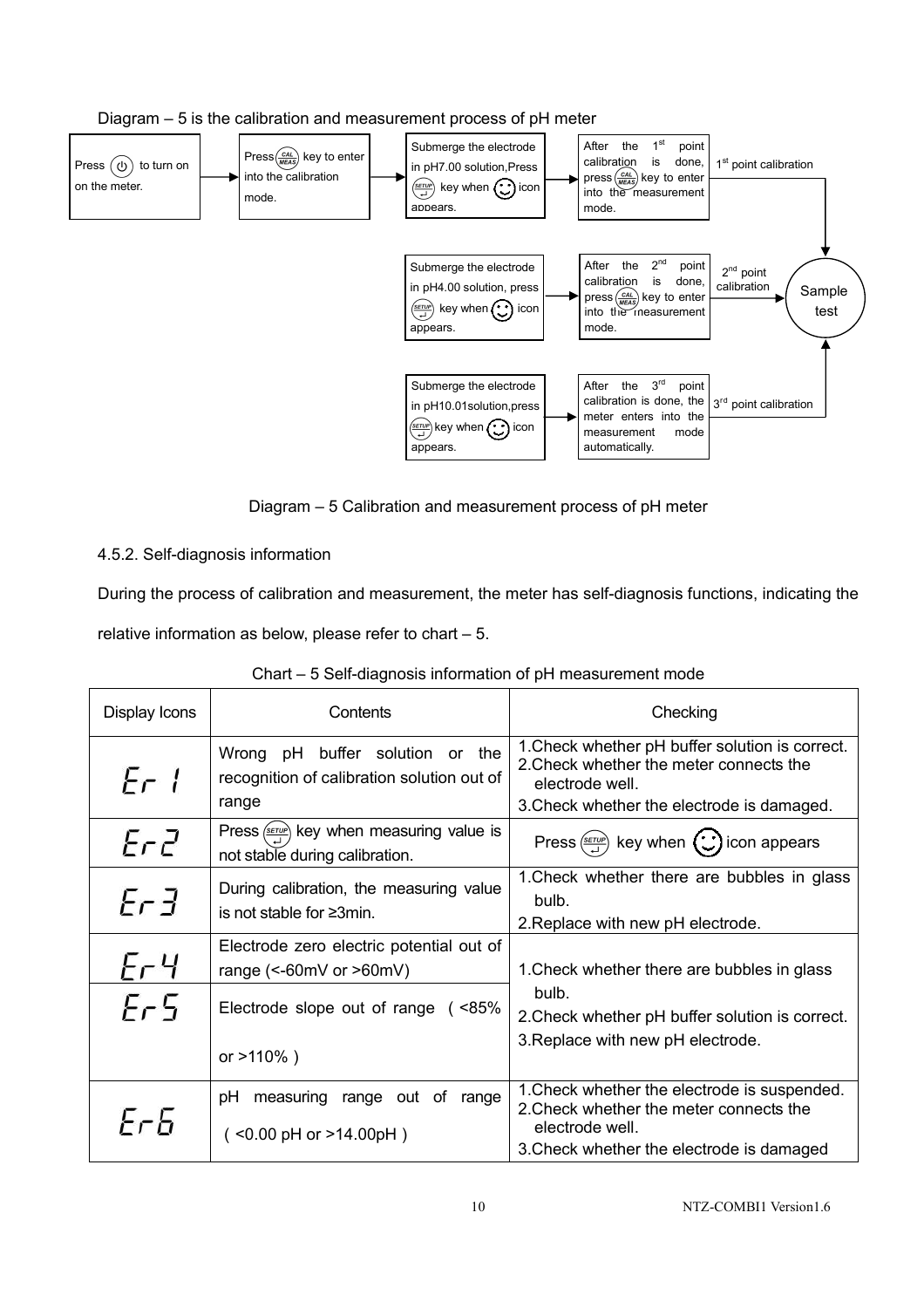#### 4.5.3. pH temperature principle

The closer the temperature of the sample solution to the calibration solution, the more accurate readings.

#### 4.5.4. Factory default setting

For factory default setting, please refer to parameter P1.5 (Item 7.3). Per parameter P1.5, all calibration data is deleted and the meter restores to the theory value (zero electric potential of pH is 7.00, the slope is 100%). Some functions restore to the original value (refer to appendix -1). When calibration or measurement fails, please restore the meter to factory default setting and then perform re-calibration or measurement. Please note that once set the factory default, all the data deleted will not be retrievable.

#### 4.6. pH electrode maintenance

#### 4.6.1. Daily maintenance

The soaking solution contained in the supplied protective bottle is used to maintain activation in the glass bulb and junction. Loosen the capsule, remove the electrode and rinse in pure water before taking a measurement. Insert the electrode and tighten the capsule after measurements to prevent the solution from leaking. If the soak solution is turbid or moldy, replace the solution.

The electrode should not be soaked in pure water, protein solution or acid fluoride solution for long periods of time. In addition, do not soak the electrode in organic silicon lipids.

For best accuracy, always keep the meter clean and dry, especially the meter's electrode and electrode jack. Clean with medical cotton and alcohol if necessary.

#### 4.6.2. Calibration buffer solution

For calibration accuracy, the pH of the standard buffer solution must be reliable. The buffer solution should be refreshed often, especially after heavy use.

#### 4.6.3. Protect glass bulb

The sensitive glass bulb at the front of the combination electrode should not come in contact with hard surfaces. Scratches or cracks on the electrode will cause inaccurate readings. Before and after each measurement, the electrode should be washed with pure water and dried. The electrode should be thoroughly cleaned if a sample sticks to the electrode. Use a solvent if the solution does not appear clean after washing.

#### 4.6.4. Renew glass bulb

Electrodes that have been used over a long period of time, will become ageing. Submerge the electrode in 0.1mol/L hydrochloric acid for 24 hours, then wash the electrode in pure water, then submerge it in soaking solution for 24 hours.

The method to prepare 0.1mol/L hydrochloric acid: dilute 9mL hydrochloric acid in pure water to 1000mL. For serious passivation, submerge the bulb in 4% HF (hydrofluoric acid) for 3-5 seconds, and wash it in pure water, then submerge it in the soaking solution for 24 hours to renew it.

4.6.5. Clean contaminated glass bulb and junction (please refer to Chart-6)

| Contamination         | Abluent                       |
|-----------------------|-------------------------------|
| Inorganic metal oxide | Dilute acid less than 1 mol/L |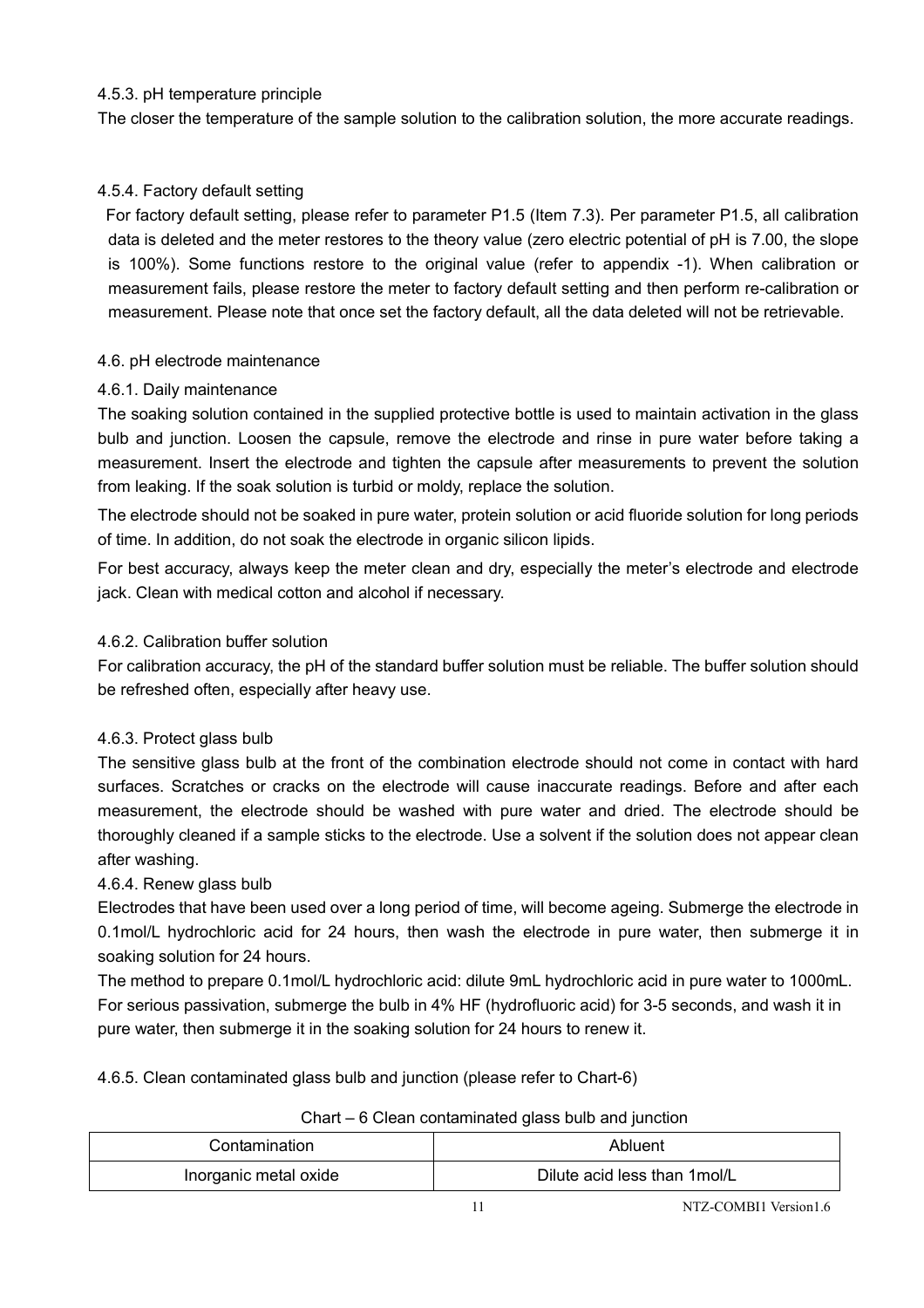| Organic lipid                  | Dilute detergent (weak alkaline)                      |
|--------------------------------|-------------------------------------------------------|
| Resin macromolecule            | Dilute alcohol, acetone, ether                        |
| Proteinic haematocyte sediment | Acidic enzymatic solution (saccharated yeast tablets) |
| Paint                          | Dilute bleacher, peroxide                             |

# *Note: The electrode housing is polycarbonate. When use abluent, take cautions on carbon tetrachloride, trichlorethylene, tetrahydrofuran, acetone, etc which will dissolve the housing and invalidate the electrode.*

#### **5. mV value measurement:**

Press  $\frac{MODE}{MC}$  key, and switch the meter to mV measurement mode. Connect ORP electrode (included) and dip it in sample solution, stir the solution briefly and allow it to stay in the solution until  $\odot$  icon appears and get the reading which is ORP value.

ORP means Oxidation Reduction Potential. The unit is mV.

#### 5.1. Notes

5.2.1. ORP measurement does not require calibration. When the user is not sure about ORP electrode quality or measuring value, use ORP standard solution to test mV value and see whether ORP electrode or meter works properly.

#### 5.2.2. Clean and activate ORP electrode

After the electrode has been used over long period of time, the platinum surface will get polluted which causes inaccurate measurement and slow response. Please refer to the following methods to clean and activate ORP electrode:

(a) For inorganic pollutant, submerge the electrode in 0.1mol/L dilute hydrochloric acid for 30 minutes, then wash it in pure water, then submerge it in the soaking solution for 6 hours.

(b) For organic or lipid pollutant, clean the platinum surface with detergent, then wash it in pure water, then submerge it in the soaking solution for 6 hours.

(c) For heavily polluted platinum surface on which there is oxidation film, polish the platinum surface with toothpaste, then wash it in pure water, then submerge it in the soaking solution for 6 hours.

#### **6. Conductivity Measurement:**

6.1. Conductivity electrode information

6.1.1. Conductivity electrode

Plastic conductivity electrode with constant K=1.0 and built-in temperature sensor, can realize automatic temperature compensation. The electrode housing is polycarbonate plastic which is corrosion resistant and impact resistant. BNC jack of electrode connects to the meter's conductivity input jack, RCA jack connects temperature jack. When submerge the conductivity electrode in solution, stir the solution briefly to eliminate the air bubbles and improve response and stability.

#### 6.1.2. Conductivity electrode constant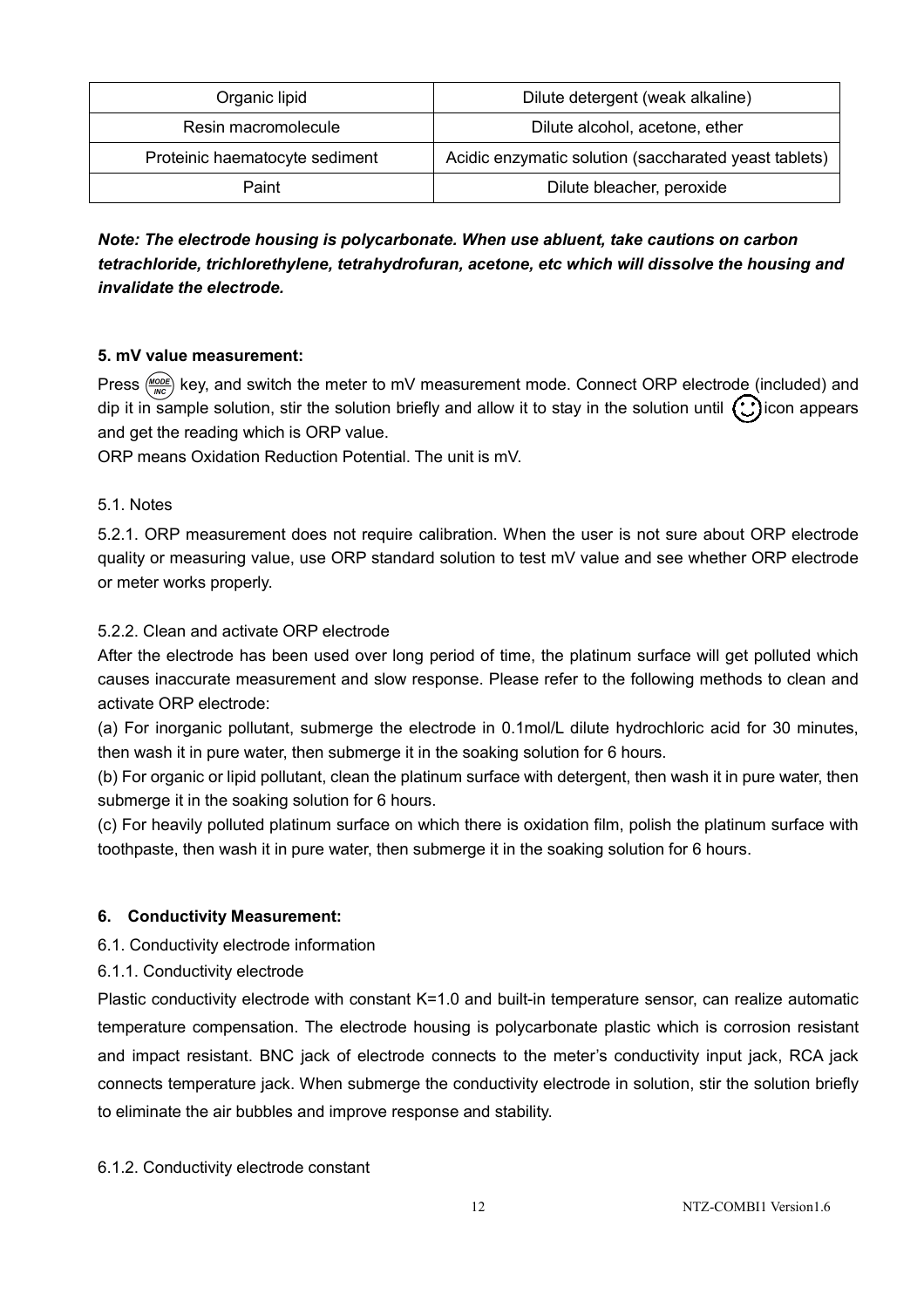The meter matches conductivity electrodes of three constants: K=0.1, K=1.0 and K=10.0. Please refer to chart-7 for measuring range. Set constant per parameter P2.1 and refer to clause 7.4.

| Range                                 | $< 20 \mu S/cm$          |          | $0.5 \mu$ S/cm~100 mS/cm   |             | $>$ 100mS/cm              |
|---------------------------------------|--------------------------|----------|----------------------------|-------------|---------------------------|
| Conductivity<br>electrode<br>constant | $K=0.1$ cm <sup>-1</sup> |          | $K = 1.0$ cm <sup>-1</sup> |             | $K = 10$ cm <sup>-1</sup> |
| Standard solution                     | 84µS/cm                  | 84 µS/cm | $1413 \mu$ S/cm            | 12.88 mS/cm | 111.9 mS/cm               |

Chart – 7 Electrode constant and measuring range

6.2. Conductivity calibration

6.2.1. Conductivity calibration solutions

The meter uses conductivity standard solution of USA series. The meter can recognize the standard solution automatically, can perform one-point or multi-point calibration (the maximum is four-point calibration). The calibration guide icons at the bottom left of LCD correspond to the four standard values. See chart  $-8$ :

Chart – 8 Conductivity standard solution series

| Calibration guide icons | Calibration solution series | Range              |  |
|-------------------------|-----------------------------|--------------------|--|
|                         | 84 µS/cm                    | $0-200$ $\mu$ S/cm |  |
| M)                      | 1413 $\mu$ S/cm             | 200-2,000 µS/cm    |  |
| H)                      | 12.88 mS/cm                 | 2-20 mS/cm         |  |
|                         | 111.9 mS/cm                 | 20-200 mS/cm       |  |

#### 6.2.2. Calibration intervals

(a) The meter is calibrated before leaving the factory and can generally be used right out of the box.

(b) Normally perform calibration per month.

(c) For high accuracy measurements or large temperature deviation from the reference temperature (25°C), perform calibration per week.

(d) Use conductivity standard solution to check whether there is error. Perform calibration for large error.

(e) For new electrode or factory default setting, perform 3-point or 4-point calibration. Choose closer standard solution to the sample solution to perform 1- point or 2-point calibration. For example: 1413 µS/cm standard solution is suited for range 0-2,000 µS/cm.

# 6.2.3 1-point and multi-point calibration

For 1-point calibration after 3-point or 4-point calibration, the previous calibration value in the same range will be replaced, meanwhile, the meter will show the calibration guide icon of this point, other two calibration guide icons will be deleted, but the chip will reserve the last calibration data. When choose multi-point calibration, perform calibration from low to high concentration to avoid standard solution of low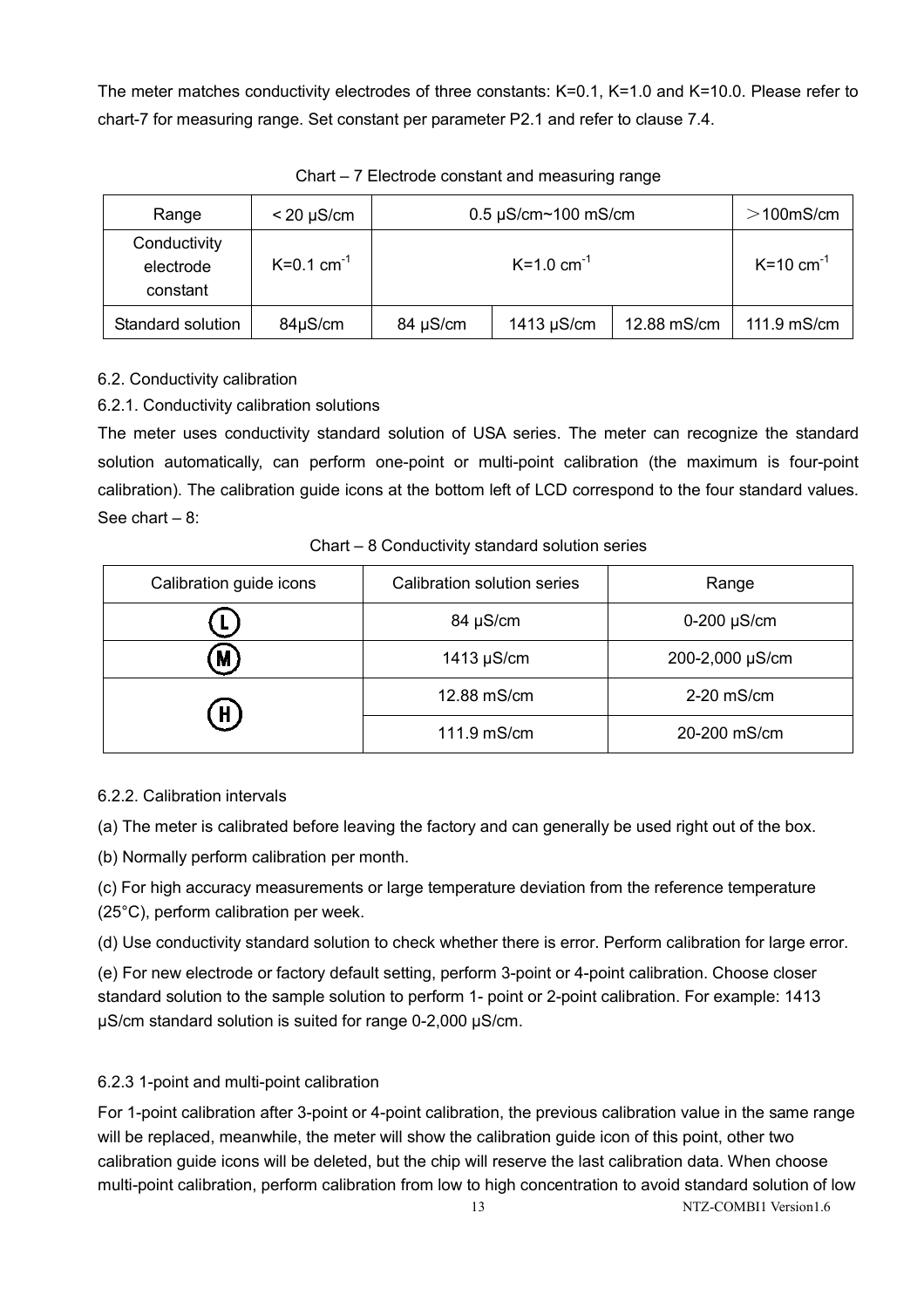concentration being contaminated.

#### 6.2.4. Reference temperature

Reference temperature of factory default is 25°C. Other reference temperature can also be set for range 15°C – 30°C. Select per parameter P2.5 and see clause 7.4.

#### 6.2.6. Temperature coefficient

The temperature compensation coefficient of the meter setting is 2.0%. However, the conductivity temperature coefficient is different for solutions of a different variety and concentration. Please refer to chart – 9 and the data collected during testing. Set per parameter P2.6. and see clause 7.4.

# *Note: When the coefficient for the temperature compensation is set to 0.00 (no compensation), the measurment value will be based on the current temperature.*

| <b>Solution</b>                | <b>Temperature compensation coefficient</b> |
|--------------------------------|---------------------------------------------|
| <b>NaCl solution</b>           | $2.12\%$ /°C                                |
| 5% NaOH solution               | $1.72\%/°C$                                 |
| Dilute ammonia solution        | $1.88\%$ $^{\circ}$ C                       |
| 10% hydrochloric acid solution | $1.32\%$ $^{\circ}$ C                       |
| 5% sulfuric acid solution      | $0.96\%$ /°C                                |

#### Chart -9 Temperature compensation coefficient of special solutions

#### 6.2.7. Avoid contamination of standard solution

Conductivity standard solution has no buffer. Please avoid being contaminated during usage. Submerge the electrode in standard solution before wash the electrode and allow it dry. Please renew conductivity standard solution frequently especially for standard solution of low concentration 84µS/cm. The contaminated standard solution can affect accuracy.

6.3. Conductivity calibration (take an example of calibration with 1413µS/cm)

6.3.1. Rinse pH electrode in pure water, allow it to dry, wash with a little of standard solution and submerge it in standard solution. Stir the solution briefly and allow it to stay in the solution until a stable reading is reached.

6.3.2. Press  $\binom{Cal}{MEAS}$  key to enter into the calibration mode. The meter's display will show blinking "**std**" at the top right, and scanning and locking process of calibration solution at the bottom right. **Er 2** appears if press  $\frac{\sqrt{g_{\text{FUV}}}}{\sqrt{g}}$  key before the value is locked. See chart – 10.

6.3.3. When the meter locks 1413  $\mu$ S, stable  $\bigodot$  icon displays on LCD.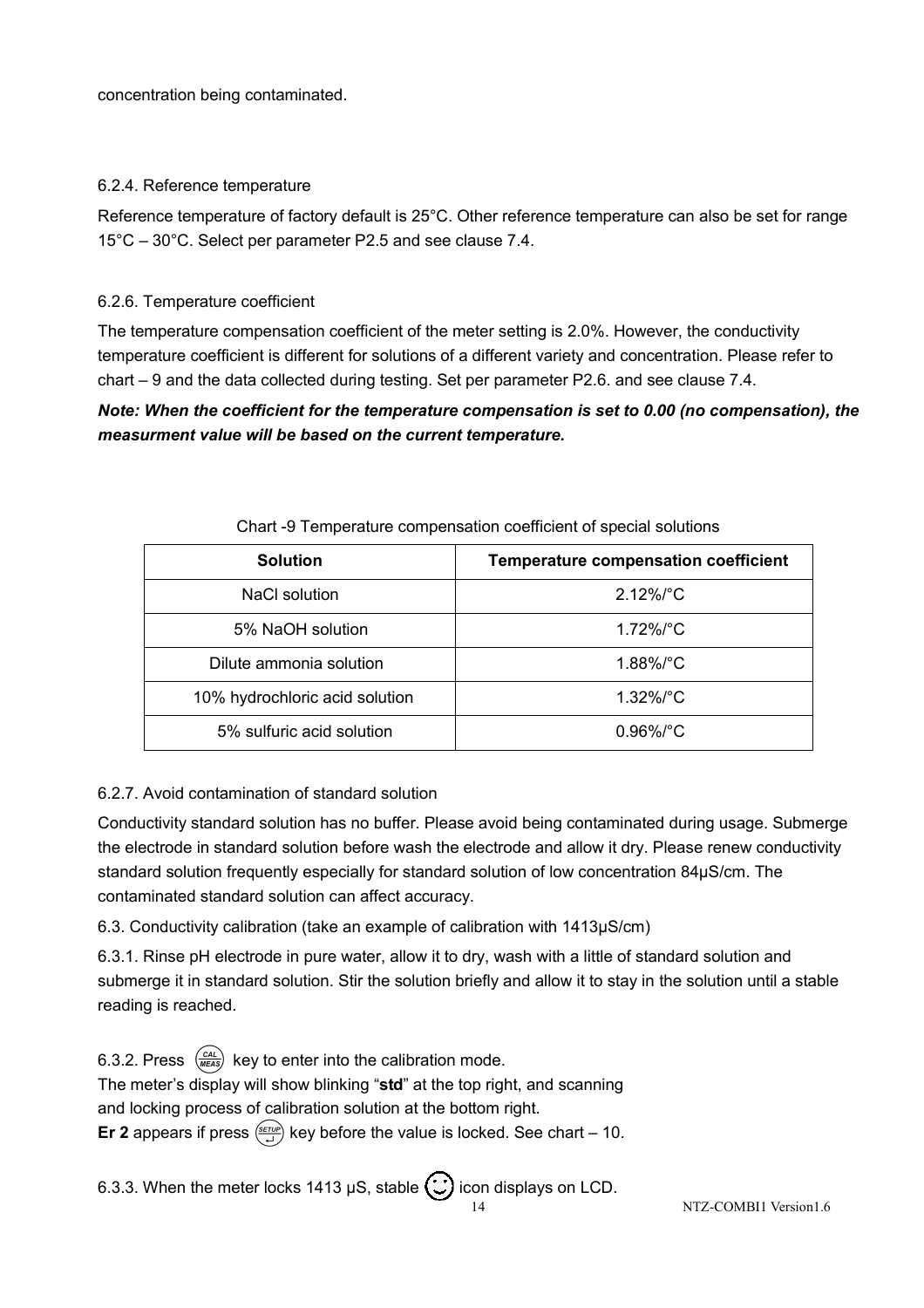Press  $\frac{\sqrt{gen}}{)}$  key to calibrate the meter. **End** icon appears after calibration is done. The meter returns to the measurement mode and LCD shows  $(M)$  icon at the bottom left. See Diagram – 6 for the above calibration process.

6.3.4. If return from calibration mode without calibration, press  $\frac{(CAL)}{MEAS}$  key to return to the measurement mode without calibration.

6.3.5. For multi-point calibration, please repeat clause 6.3.1-6.3.3 until all the calibration is done. The meter can repeat calibration in the same calibration

solution until the stable value is reached.

6.4. Customer-defined calibration (take an example of 10.50µS/cm standard solution)

6.4.1. Select CUS per parameter P2.2 (please refer to clause 7.4 for customer-defined solution). The meter enters into customer-defined calibration mode. When press  $\frac{CAL}{MEAS}$ , LCD shows blinking CUS at the top right, indicating that the meter enters into customer-defined calibration.



Diagram- 6

6.4.2. Rinse the electrode in pure water, allow it to dry, and submerge it in 10.50 µS/cm standard solution. Stir the solution briefly and allow it to stay in the solution until a stable reading is reached and  $\odot$  icon appears on LCD.

6.4.3. When press  $\frac{F(EFLP)}{H}$  key, the measuring value blinks. "CUS" icon appears at the right top of the screen. Press (MODE) key to adjust the measuring value to 10.50  $\mu$ S/cm, and press  $\frac{\text{SETUP}}{\mu}$  key to calibrate the meter. After the calibration is done, the screen shows "End" icon and returns to the measurement mode. For customer-defined calibration, the electrode calibration guide icons do not appear in conductivity measurement mode.

Note: When there is no temperature sensor and manual temperature compensation (MTC) is adopted, the temperature value blinks when press  $\frac{f(x)}{x+1}$  key, press  $\frac{(MCO)E}{x}$  key to adjust the temperature value, and when press  $\frac{\sqrt{serv}}{\sqrt{ - 1}}$  key, conductivity value blinks.

6.4.4. Only 1-point calibration for customer-defined calibration. The value set in "customer-defined" is at a fixed temperature. There is no regulations of temperature coefficient and reference temperature. The meter has to perform calibration and measurement at the same temperature to avoid large error. The meter cannot recognize customer-defined calibration solution.

#### 6.5. Sample test

6.5.1. Rinse conductivity electrode in pure water, allow it to dry, and submerge it in the sample solution. Stir the solution briefly and allow it to stay in the sample solution until a stable reading is reached and  $\odot$  icon appears on LCD, then get the reading value which is the conductivity value of the solution.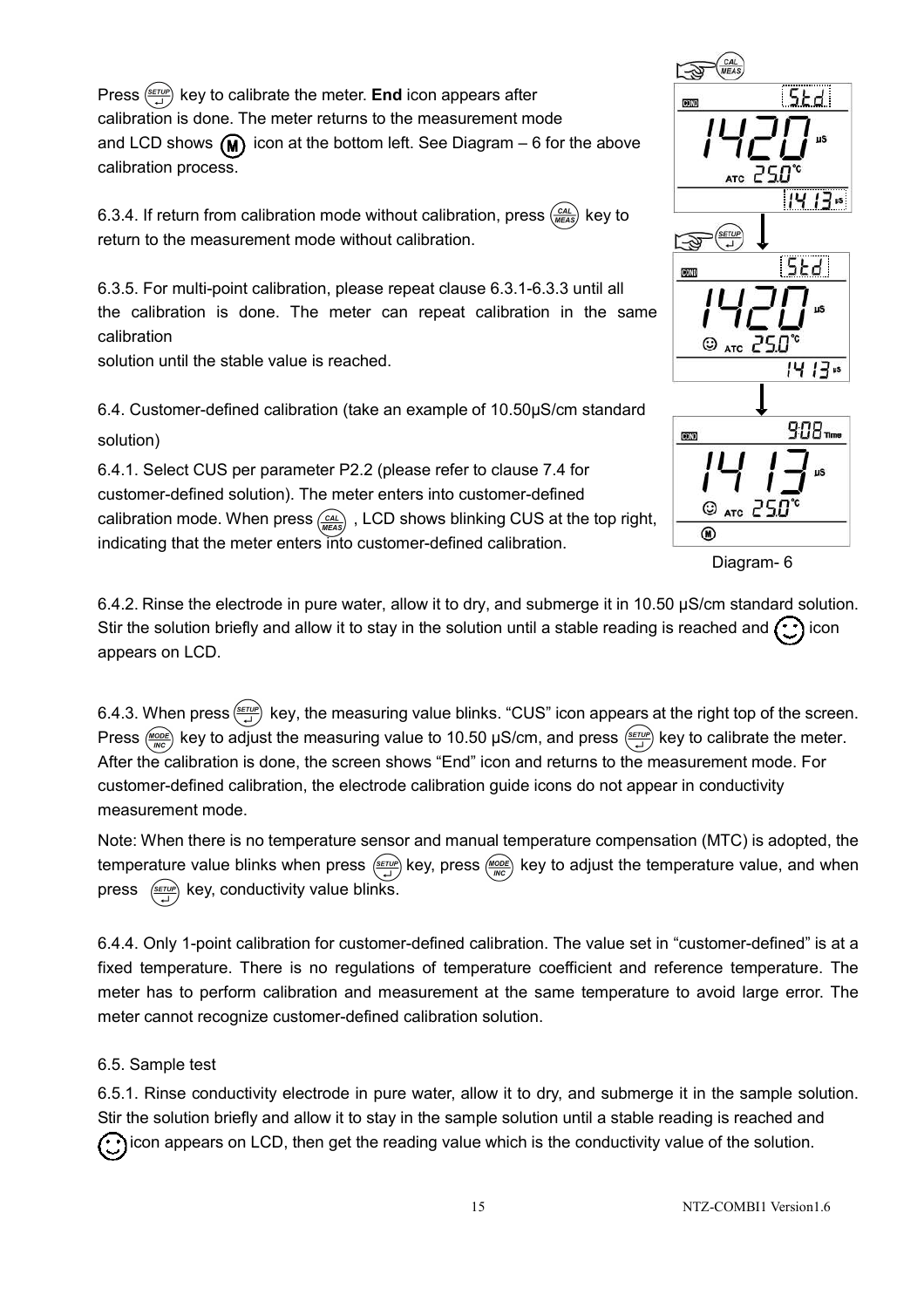6.5.2. During the process of calibration and measurement, the meter has self-diagnosis functions, indicating the relative information as below: chart – 10.

| Display Icons | Contents                                                                                                    | Checking                                                                                                                                                                      |  |
|---------------|-------------------------------------------------------------------------------------------------------------|-------------------------------------------------------------------------------------------------------------------------------------------------------------------------------|--|
| Er 1          | Wrong conductivity calibration solution<br>or the meter recognition of calibration<br>solution out of range | 1. Check whether conductivity calibration<br>solution is correct.<br>2. Check whether the meter connects the<br>electrode well.<br>3. Check whether the electrode is damaged. |  |
| ErZ           | Press $\left(\frac{SETUP}{L}\right)$ key when measuring value is<br>not stable during calibration.          | Press $\left(\frac{\text{SET UP}}{2}\right)$ key when $\left(\frac{1}{\sqrt{2}}\right)$ icon appears                                                                          |  |
| ት c d         | During calibration, the measuring value<br>is not stable for $\geq 3$ min.                                  | 1. Shake the electrode to eliminate bubbles in<br>electrode head.<br>2. Replace with new pH electrode.                                                                        |  |

Chart – 10 Self-diagnosis information of conductivity measurement mode

#### 6.5.3 Factory default setting

For factory default setting, please refer to parameter P2.8 (Item 7.4). Per parameter P2.8, all calibration data is deleted and the meter restores to the theory value. Some functions restore to the original value (refer to appendix -1). When calibration or measurement fails, please restore the meter to factory default setting and then perform re-calibration or measurement. Please note once set the factory default, all the data deleted will not be retrievable.

#### 6.6. Conductivity electrode maintenance

6.6.1. Always keep the conductivity electrode clean. Before taking a measurement, rinse the electrode in pure water and then rinse it in the sample solution. When submerge the electrode in solution, stir the solution briefly to eliminate air bubbles and allow it to stay until a stable reading is reached. For conductivity electrode which keeps dry, soak the electrode in pure water for 5-10 minutes. Rinse the electrode in pure water after measurement.

6.6.2. The interaction pole of Model 2301T-F conductivity electrode is coated with platinum black to minimize electrode polarization and expand measuring range. Do not polish the surface of platinum black, only stir the electrode in pure water to avoid damage of the platinum black coating. Clean organic stain on the electrode in warm water with detergent, or alcohol.

6.6.3. If the electrode coated with platinum black is invalid, immerse it in 10% nitric acid solution or 10% hydrochloric acid solution for 2 minutes, then rinse the electrode in pure water. If the electrode still does not work, re-coat platinum black, or replace with a new conductivity electrode.

#### **7. Parameter setting**

#### 7.1. Main menu

In the measurement mode, press  $\left(\frac{\sqrt{g_{ETUP}}}{\sqrt{L}}\right)$  key to enter in P1.0, then press  $\left(\frac{MODE}{\sqrt{N}C}\right)$  to switch to main menu: P1.0→P2.0→P6.0. Please refer to chart – 7.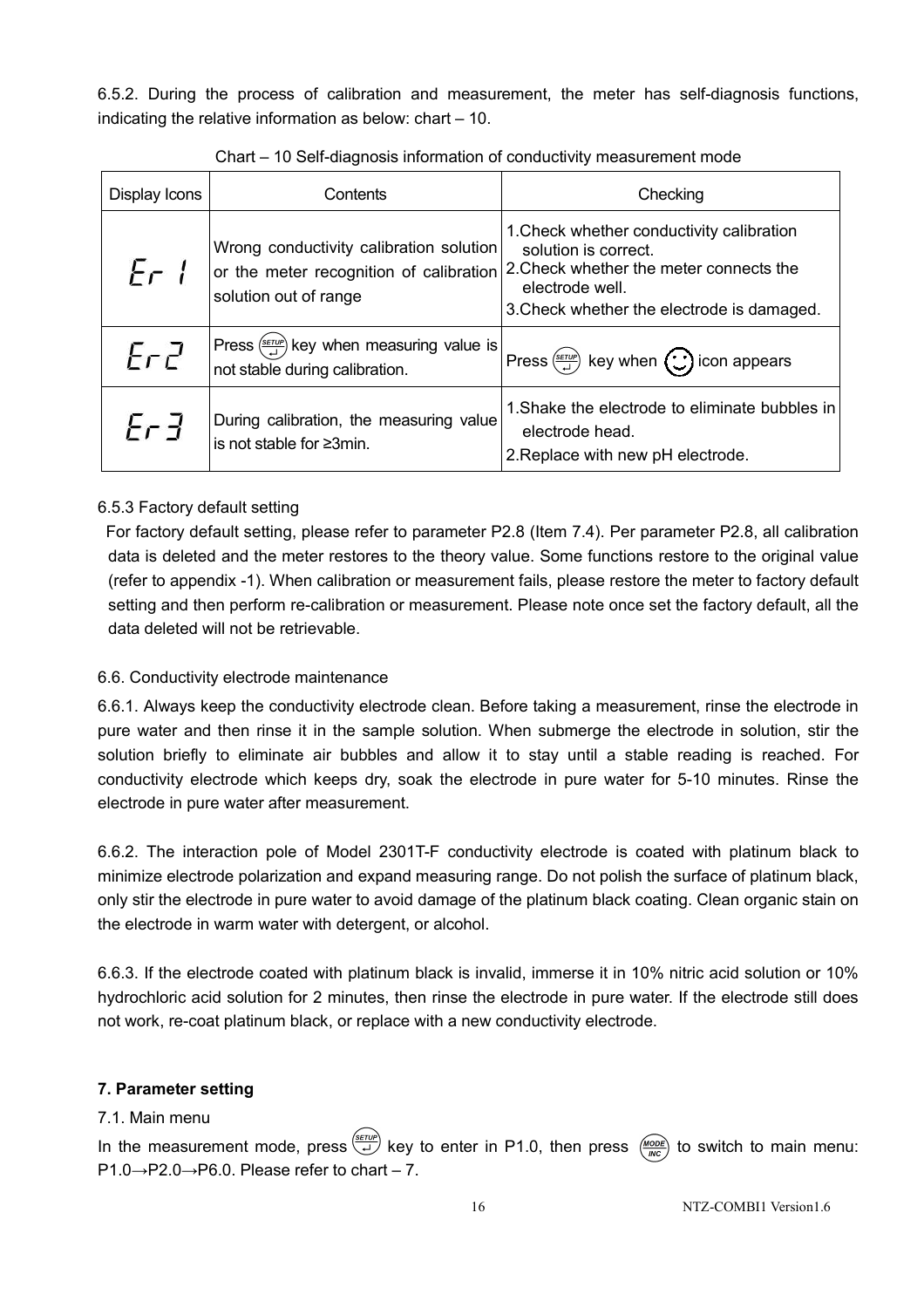P1.0: pH parameter setting menu,

P2.0: Conductivity parameter setting menu,

P6.0: Basic parameter setting menu.

#### 7.2.Submenu

7.2.1. In P1.0 mode, press  $\stackrel{\text{SETUP}}{\longleftrightarrow}$  key to enter in submenu P1.1 of pH parameter setting, then press  $\frac{(\text{MoDE})}{\text{MO}}$  key to switch among submenu: P1.1→P1.4→P1.6, see Diagram – 7.

7.2.2. In P2.0 mode, press  $\frac{6\pi\omega p}{2}$  key to enter in submenu P2.1 of conductivity parameter setting, then press  $\frac{M_{\text{ODE}}}{M_{\text{R}}c}$  key to switch among submenu: P2.1→P2.2→P2.5→P2.6, see Diagram– 7.

7.2.3. In P6.0 mode, press  $\frac{SETUP}{L}$  key to enter in submenu P6.1 of basic parameter setting, see Diagram – 7.



Diagram – 7 Main menu and submenu of parameter setting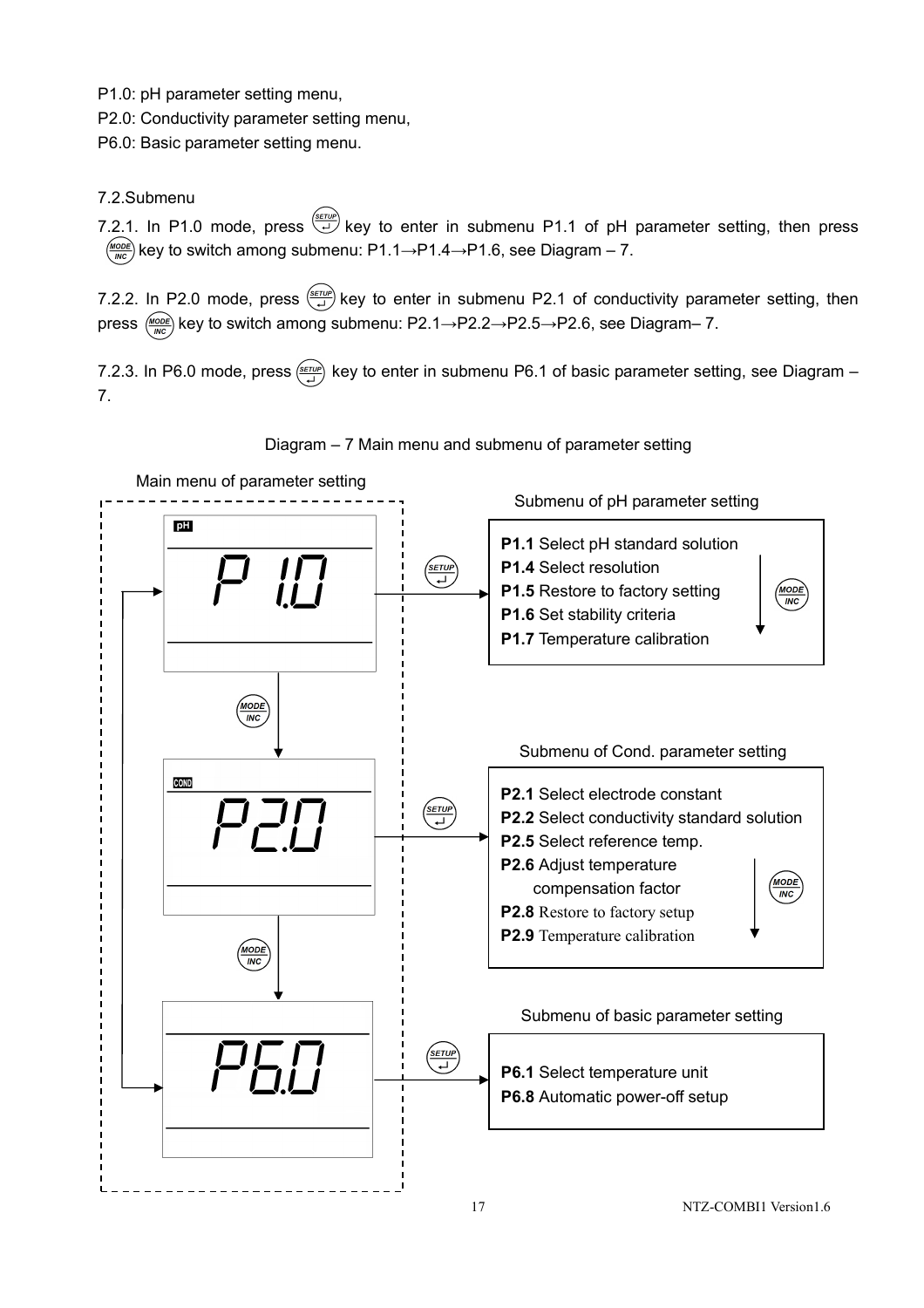# 7.3. Submenu of pH parameter setting (press  $\frac{(MODE)}{MOC}$  key to switch)

|                                                    | P1.1. - Select pH standard solution (USA-NIST-CUS)                                                                                                                                                                                                                                                                                                                                                                                                                                                                                                                                                                                                                                                               |
|----------------------------------------------------|------------------------------------------------------------------------------------------------------------------------------------------------------------------------------------------------------------------------------------------------------------------------------------------------------------------------------------------------------------------------------------------------------------------------------------------------------------------------------------------------------------------------------------------------------------------------------------------------------------------------------------------------------------------------------------------------------------------|
| pH<br>ԽսԲ                                          | 1. In P1.0 mode, press $\frac{(\text{error})}{\sqrt{1-\lambda}}$ to enter in P1.1, refer to the left Diagram.<br>2. When press $\frac{\langle \text{gen} \rangle}{\langle \text{gen} \rangle}$ key, USA blinks, press $\frac{\langle \text{MoDE} \rangle}{\langle \text{MeC} \rangle}$ key to select blinking<br>NIST -> CUS. When parameter blinks, press $\frac{\sqrt{g_{\text{eff}}}}{\sqrt{g}}$ to confirm (USA<br>series: 1,68 pH, 4.00 pH, 7.00 pH, 10.01 pH, NIST series: 1,68 pH,<br>4.01 pH, 6.86 pH, 9.18 pH, CUS - customer-defined).<br>3. After confirm parameter, press $\frac{(MODE)}{(MC)}$ key to enter in P1.4 mode, or<br>press $\frac{(CAL)}{(MEAS)}$ key to return to the measurement mode. |
| pH<br>E5                                           | P1.4. – Select resolution $(0.01 - 0.1)$<br>1. Press $\left(\frac{SETUP}{H}\right)$ key, 0.01 blinks, press $\left(\frac{MODE}{WC}\right)$ key, 0.1 blinks, when<br>parameter blinks, press $\frac{\langle \text{gen} \rangle}{\langle \mu \rangle}$ key to confirm.<br>2. After confirm parameter, press $\frac{(MODE)}{MCO}$ key to enter in P1.6 mode, or<br>press $\frac{CAL}{MEAS}$ to return to the measurement mode.                                                                                                                                                                                                                                                                                      |
| PH<br>FS<br>no                                     | P1.5. - Restore factory setting (No - Yes)<br>1. Press $\overleftrightarrow{c}$ key, No blinks, press $\frac{M_{\text{MODE}}}{M_{\text{NC}}}$ key, Yes blinks, press<br>key to confirm, the meter returns to the measurement mode.<br>No - Do not restore, Yes - Restore to factory setting.<br>2. Press $\frac{MODE}{MLO}$ key to enter in mode P1.6, or press $\frac{CAL}{MFA}$ key to return to<br>the measurement mode.                                                                                                                                                                                                                                                                                      |
| pH<br>5E<br>nor                                    | P1.6. - Set reading stability criteria (Normal - High - Low)<br>1. Press $\frac{\sqrt{genp}}{\sqrt{equation{def}}}}$ key, nor blinks. Press $\frac{\sqrt{modp}}{\sqrt{modp}}$ key, Hi blinks, then press $\frac{\sqrt{modp}}{modp}$<br>key, Lo blinks. When parameter blinks, press $\frac{\langle s\pi\nu\rho\rangle}{\Delta}$ to confirm.<br>Nor - Normal, Hi - High, Lo - Low.<br>2. Press $\frac{(MODE)}{(MDC)}$ key to enter in mode P1.7, or press $\frac{(CAL)}{(MEA)S}$ to return to the<br>measurement mode.                                                                                                                                                                                            |
| pH<br><b>FC HL</b><br>$\text{MTC}$ 25.0 $\text{C}$ | P1.7. – Temperature Calibration (Calibration range $\pm 5\degree$ )<br>Press $\left(\frac{SET}{r}\right)$ key, the temperature value blinks, press<br>$\frac{(MODE)}{(INC)}$<br>1.<br>key to<br>adjust the temperature value, press (SETUP)<br>key to confirm.<br>$\left(\frac{CAL}{MEAS}\right)$ key to return to the<br>2. When parameter is confirmed, press<br>measurement mode.<br>Note: When make calibration, insert the temperature probe in the<br>standard temperature source (eg. thermostatic bath) and calibrate until<br>the display value is stable. The calibration range is $\pm 5^{\circ}$ . When set up<br>"Yes" in P1.5, the temperature value restores to factory setting.                  |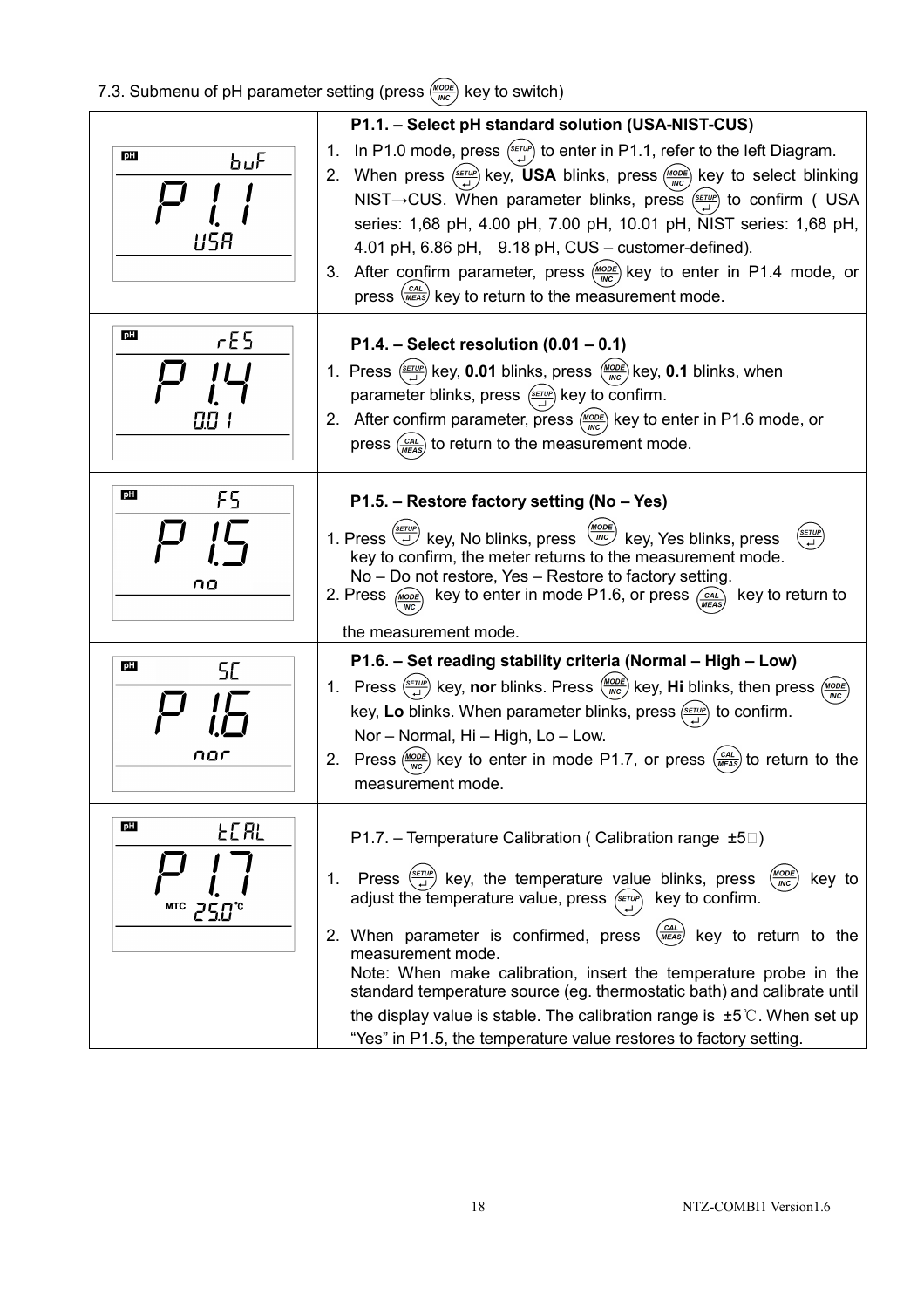# 7.4. Submenu of conductivity parameter setting (press  $\frac{(MODE)}{MOC}$  key to switch)

| <u>[ELL</u><br>COND               | P2.1. - Select electrode constant (1.0-10.0-0.1)<br>1. In P2.0 mode, press $\frac{\text{SETUP}}{\text{H}}$ key to enter in P2.1 mode, please refer to                                                                                                                                                                                                                                                                                                                                                                                                                                                                                                                          |
|-----------------------------------|--------------------------------------------------------------------------------------------------------------------------------------------------------------------------------------------------------------------------------------------------------------------------------------------------------------------------------------------------------------------------------------------------------------------------------------------------------------------------------------------------------------------------------------------------------------------------------------------------------------------------------------------------------------------------------|
|                                   | the left Diagram.<br>2. Press $\left(\frac{\text{SerUP}}{\epsilon\right)$ key, 1.0 blinks, then press $\left(\frac{\text{MoDE}}{\text{MC}}\right)$ key to select blinking<br>10.0→0.1, when parameter blinks, press $\frac{\langle\text{sruv}\rangle}{\langle}$ key to confirm.<br>3. After confirm the parameter, press $\frac{(MODE)}{(MBC)}$ key to enter in P2.2 mode, or<br>press $\left(\frac{CAL}{MEAS}\right)$ key to return to the measurement mode.                                                                                                                                                                                                                  |
|                                   | P2.2. - Select conductivity standard solution                                                                                                                                                                                                                                                                                                                                                                                                                                                                                                                                                                                                                                  |
| 50 L<br>COND<br>SŁd               | (Standard: 84µS/cm,1413µS/cm,12.88 mS/cm,111.9 mS/cm - CUS)<br>1. Press $\frac{\langle \text{gen} \rangle}{\langle \mu \rangle}$ key, <b>Std</b> blinks, then press $\frac{\langle \text{MoDE} \rangle}{\langle \text{MeV} \rangle}$ key, <b>CUS</b> blinks. When<br>parameter blinks, press $\frac{\sqrt{genp}}{\sqrt{1}}$ key to confirm.<br>Std - Standard series, CUS - customer defined.<br>2. After confirm the parameter, press $\frac{(MODE)}{(MDC)}$ key to enter in P2.5 mode, or<br>press $\left(\frac{CAL}{MEAs}\right)$ key to return to the measurement mode.                                                                                                    |
| $\epsilon$ r $\epsilon$ F<br>COND | P2.5. - Select reference temperature (15.0°C-30.0°C)                                                                                                                                                                                                                                                                                                                                                                                                                                                                                                                                                                                                                           |
|                                   | 1. Press $\frac{\text{SETUP}}{\text{H}}$ key, 25.0°C blinks, then press $\frac{\text{MoDE}}{\text{MCC}}$ key to adjust<br>temperature value 15.0-30.0, press $\frac{\text{(s=ruP)}}{\text{vH}}$ key to confirm.<br>2. After confirm parameter, press $\frac{(MODE)}{MDC}$ key to enter in P2.6 mode, or<br>press $\left(\frac{CAL}{MEAs}\right)$ key to return to the measurement mode.                                                                                                                                                                                                                                                                                        |
| FCC<br>COND                       | P2.6. - Adjust temperature compensation coefficient (0.00-9.99%)<br>1. Press $\left(\frac{SET UP}{\epsilon}\right)$ key, 2.00 blinks, press $\left(\frac{MODE}{MC}\right)$ key to adjust temperature<br>compensation coefficient 0.00 – 9.99, press $\frac{\sqrt{\epsilon}r\omega}{\omega}$ key to confirm.<br>2. After confirm the parameter, press $\frac{(MOD)E}{MCO}$ key to enter in mode P2.8 or<br>$\left(\frac{CAL}{ MEAS}\right)$<br>key to return to the measurement mode.<br>press                                                                                                                                                                                  |
| F5<br><b>COND</b><br>no           | $P2.8.$ – Restore to factory setting (No – Yes)<br>1. Press $\frac{\sqrt{5\pi \nu P}}{\sqrt{2}}$ key, No blinks, press $\frac{\sqrt{600E}}{\sqrt{2}}$ key, Yes blinks, press $\frac{\sqrt{5\pi \nu P}}{\sqrt{2}}$<br>key to confirm, the meter return to the measurement mode.<br>No - Do not restore, Yes - Restore to factory setting.<br>2. When confirm the parameter, press $\omega$ key to enter in mode P2.9, or<br><b>CAL</b><br>MEAS)<br>key to return to the measurement mode.<br>press                                                                                                                                                                              |
|                                   | P2.9 – Temperature Calibration (Calibration range $\pm 5\degree$ )                                                                                                                                                                                                                                                                                                                                                                                                                                                                                                                                                                                                             |
| FCHT<br>COND<br>мтс               | Press $\left(\frac{SETUP}{L}\right)$<br>key, the temperature value blinks, press<br>1.<br>key to<br>$_{INC}$<br>adjust the temperature value, press $\frac{\langle \text{serv} \rangle}{\langle \text{ serv} \rangle}$<br>key to confirm.<br>$\left(\frac{CAL}{ MEAS}\right)$<br>2. When parameter is confirmed, press<br>key to return to the<br>measurement mode.<br>Note: When make calibration, insert the temperature probe in the<br>standard temperature source (eg. thermostatic bath) and calibrate until<br>the display value is stable. The calibration range is $\pm 5^{\circ}$ . When set up<br>"Yes" in P2.8, the temperature value restores to factory setting. |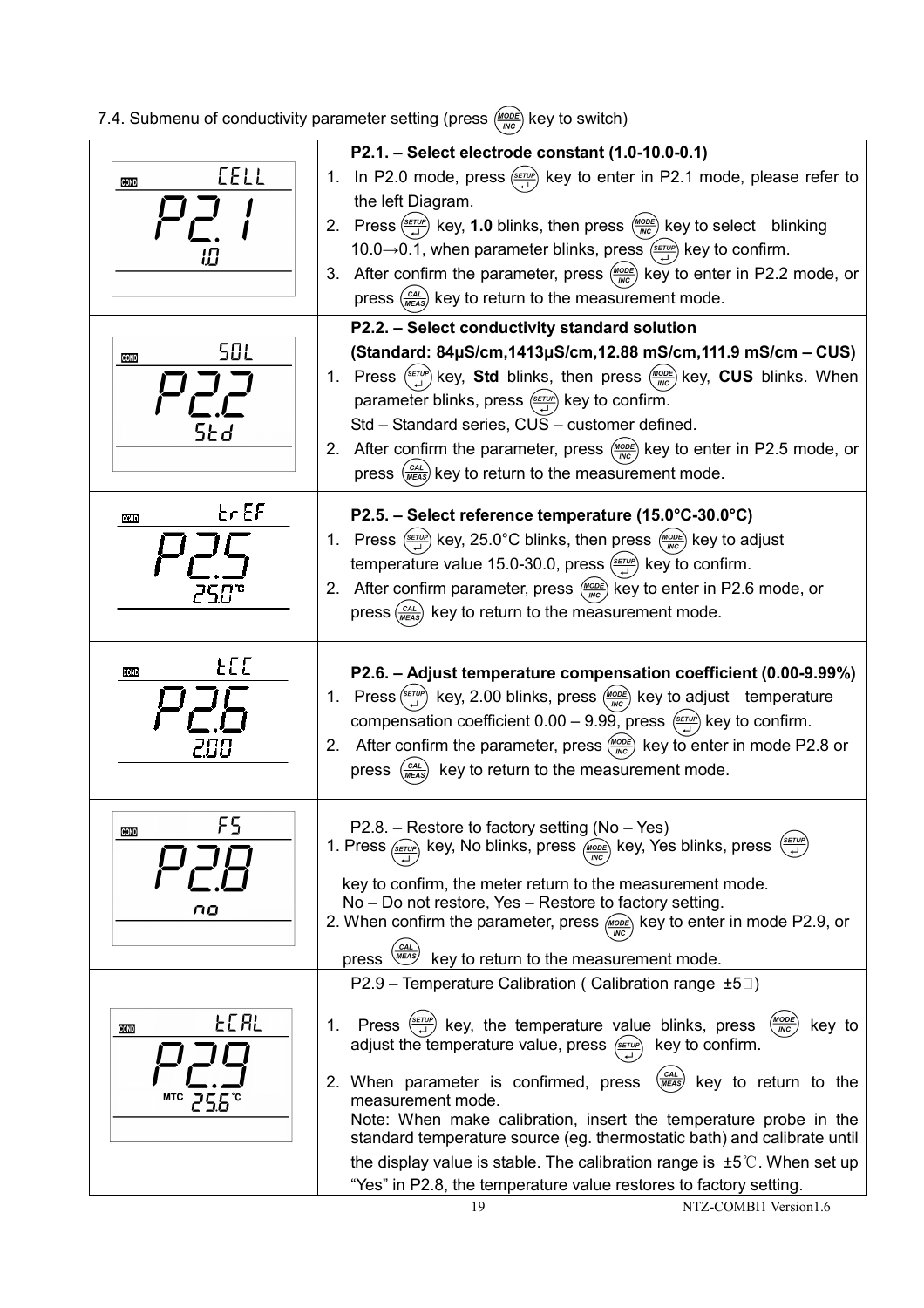#### 7.5. Submenu of standard parameter setting

|            | P6.1. Select temperature unit (°C—°F).<br>1. In P6.0 mode, press $\frac{\sqrt{5\pi r\nu\rho}}{\sqrt{r}}$ key to enter in P6.1 mode, please refer to<br>the left Diagram. Press $\frac{\sqrt{g_{FUV}}}{\Delta}$ key, °C blinks, then press $\frac{\sqrt{g_{ODE}}}{\sqrt{g_{C}}}$ key, °F<br>blinks. When parameter blinks, press $\frac{\sqrt{sruv}}{\sqrt{r}}$ key to confirm.<br>2. When parameter is confirmed, press $\frac{M_{ODE}}{MC}$ key to enter in mode P6.8<br>or press $\frac{(cAL)}{(MEAS)}$ key to return to the measurement mode. |
|------------|--------------------------------------------------------------------------------------------------------------------------------------------------------------------------------------------------------------------------------------------------------------------------------------------------------------------------------------------------------------------------------------------------------------------------------------------------------------------------------------------------------------------------------------------------|
| RoFF<br>Пn | P6.8 - Automatic power-off setup (On-Off)<br>1. Press $\frac{\sqrt{genp}}{\sqrt{equation{def}}}}$ key, On blinks, press $\frac{\sqrt{modp}}{\sqrt{equ}}}$ key, Off blinks. When parameter<br>blinks, press $\left(\frac{SETDP}{\epsilon}\right)$ key to confirm.<br>On - turn on automatic power-off, Off - turn off automatic power-off.<br>2. After confirm the parameter, press $\frac{C_{\text{AL}}}{\text{NEAS}}$ key to return to the<br>measurement mode.                                                                                 |

#### **8. Meter Kits**

The kit includes:

- COMBI1 portable ph/conductivity meter
- PH probe
- EC-temp probe
- ORP probe
- Tissues
- Ph4 buffer solution
- Ph7 buffer solution
- Ph10 buffer solution
- 650mV ORP solution
- 12,88 ms EC solution
- 75ml plastic bottle
- 5ml syringe
- 10ml syringe
- 60ml syringe
- 25ml beaker
- 50ml beaker
- 100ml beaker
- 250ml beaker
- 500ml graduated cylinder
- Two 250ml wash bottles
- Probe holder
- Three stirrers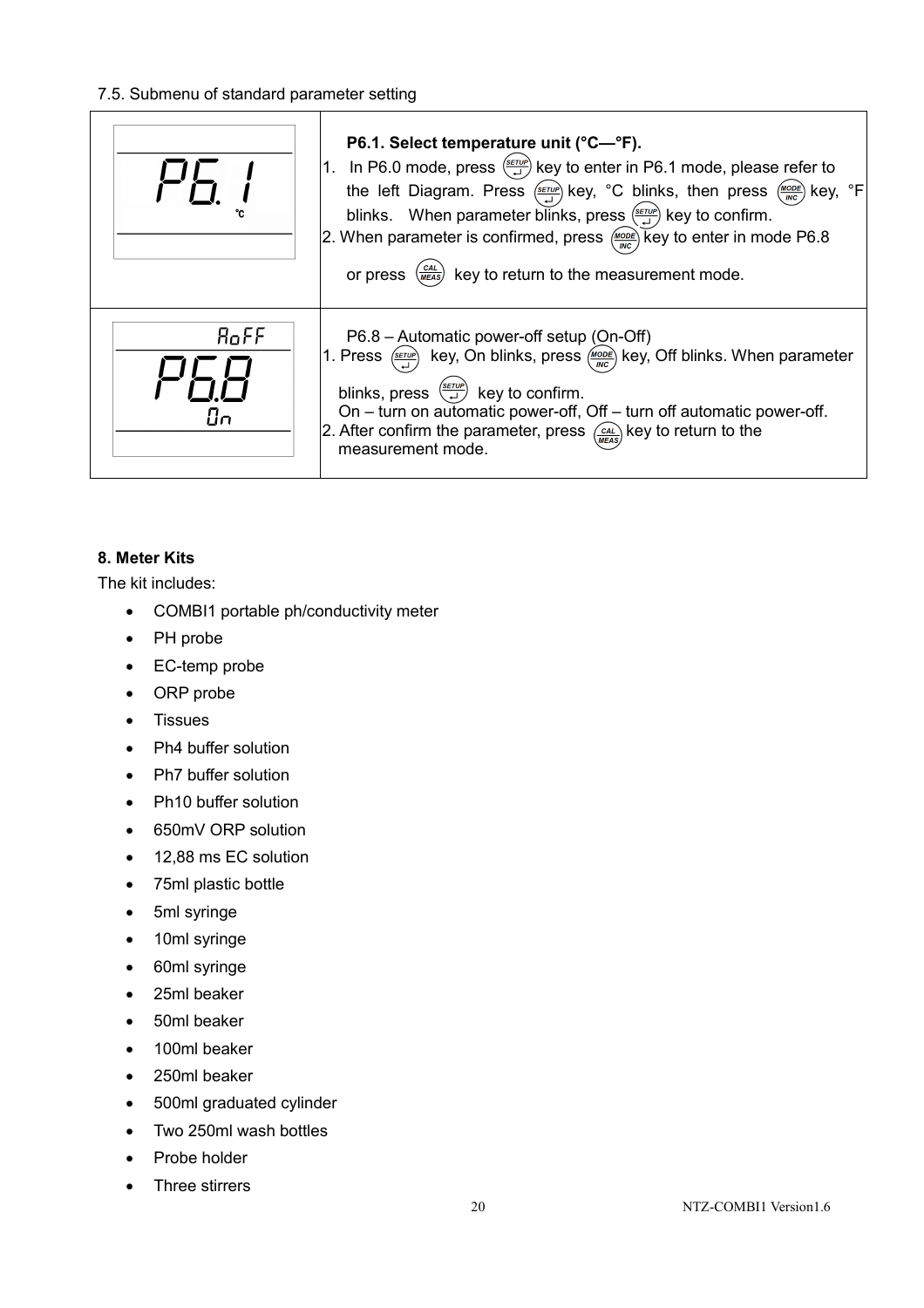#### **9. Warranty**

We warrant this instrument to be free of defects in parts and workmanship for **one year** from date of shipment (a six month limited warranty applies to sensors and cables). If it should become necessary to return the instrument for service during or beyond the warranty period, the sender is responsible for shipping charges, freight, insurance and proper packaging to prevent damage in transit. This warranty does not apply to defects resulting from action of the user such as misuse, improper wiring, operation outside of specification, improper maintenance or repair, or unauthorized modification.

| <b>Modes</b>                              | Prompts          | Parameter setting items                        | Abbreviation | Description                 | Restore to factory<br>default |
|-------------------------------------------|------------------|------------------------------------------------|--------------|-----------------------------|-------------------------------|
| P <sub>1.0</sub><br>pH                    | P <sub>1.1</sub> | Select pH buffer solution                      | $b\mu F$     | USA - NIST - CUS            | <b>USA</b>                    |
|                                           | P <sub>1.4</sub> | Select resolution                              | rES          | $0.01 - 0.1$                | 0.01                          |
|                                           | P <sub>1.5</sub> | Restore to factory default<br>setting          | F5           | No - Yes                    | N <sub>o</sub>                |
|                                           | P <sub>1.6</sub> | Set reading stability<br>criteria              | SE.          | Normal-High-Low             | Normal                        |
|                                           | P <sub>1.7</sub> | Temperature<br>calibration                     | <b>LEAL</b>  | Calibration range±5         | Factory default<br>value      |
| P <sub>2.0</sub><br>Cond.                 | P <sub>2.1</sub> | Select electrode constant                      | <b>CELL</b>  | $1.0 - 10.0 - 0.1$          | 1.0                           |
|                                           | P <sub>2.2</sub> | Select conductivity<br>standard solution       | 50 L         | <b>USA - CUS</b>            | <b>USA</b>                    |
|                                           | P <sub>2.5</sub> | Select reference<br>temperature                | $E \cap EF$  | 15~30°C                     | $25^{\circ}$ C                |
|                                           | P <sub>2.6</sub> | Adjust temperature<br>compensation coefficient | FL L         | $0.00 - 9.99$               | 0.20                          |
|                                           | P2.8             | Restore to factory default<br>setting          | F5.          | No - Yes                    | <b>No</b>                     |
|                                           | P2.9             | <b>Temperature</b><br>calibration              | <b>LEAL</b>  | Calibration range±5         | Factory default<br>value      |
| P6.0<br><b>Basic</b><br><b>Parameters</b> | P <sub>6.1</sub> | Select temperature unit                        |              | $^{\circ}$ C - $^{\circ}$ F | $^{\circ}C$                   |
|                                           | P6.8             | <b>Automatic Power-off</b><br>setup            | RoFF         | On - Off                    | On                            |

**Appendix I: Parameter setting & Factory default setting**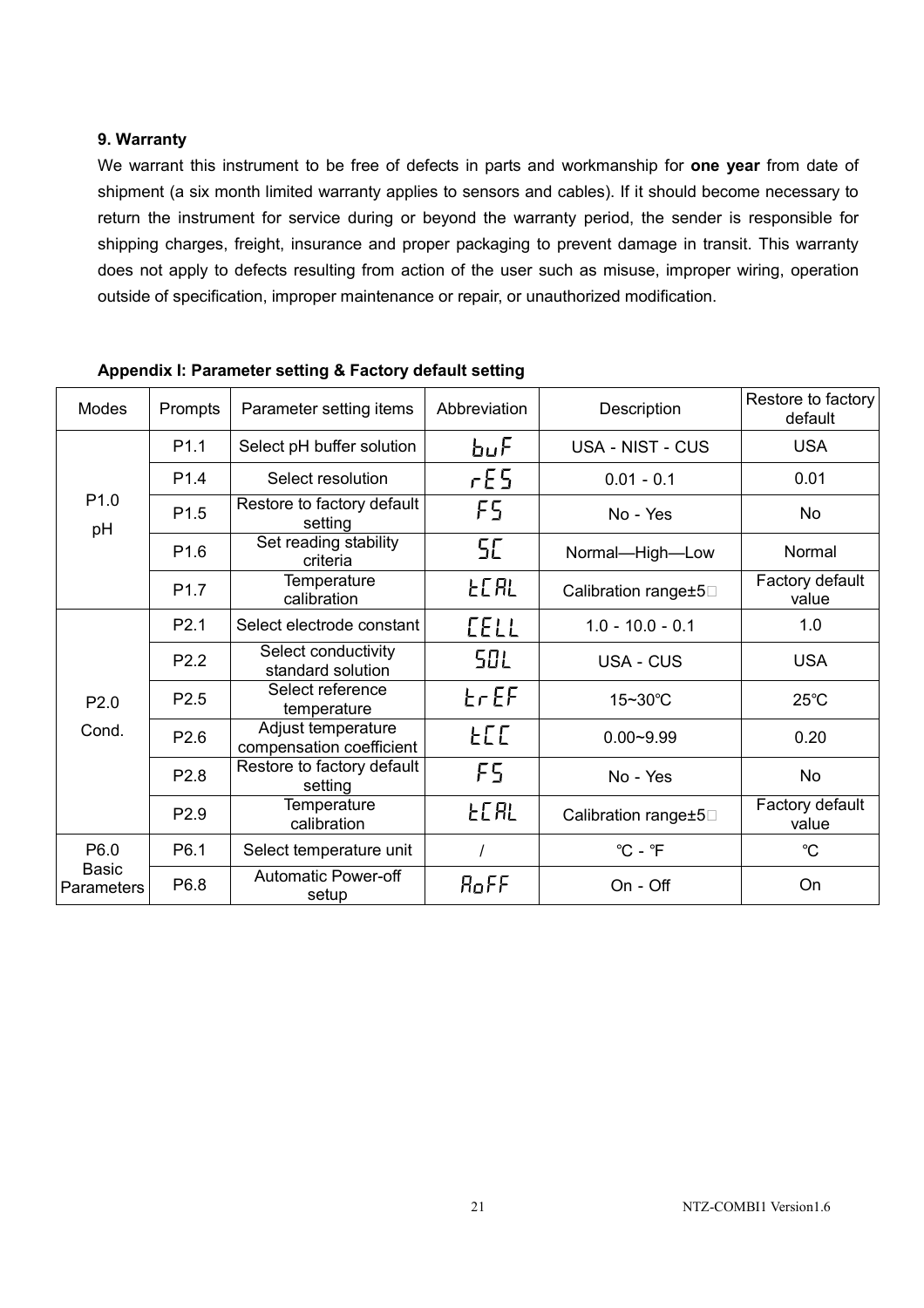# **Appendix II: Abbreviation Glossary**

| Modes                           | Prompts          | Code and<br>abbreviation | In English                              | Description                             |
|---------------------------------|------------------|--------------------------|-----------------------------------------|-----------------------------------------|
|                                 | P <sub>1.1</sub> | $b\mu F$                 | <b>Standard buffers</b>                 | Standard buffer solution                |
|                                 | P <sub>1.4</sub> | rES<br>Resolution        |                                         | Resolution                              |
| P <sub>1.0</sub><br>pH          | P <sub>1.5</sub> | F5                       | Factory default setting                 | Factory default setting                 |
|                                 | P <sub>1.6</sub> | 5E                       | Stability criteria                      | Set up reading stability<br>criteria    |
|                                 | P <sub>1.7</sub> | FC HT                    | <b>Temperature Calibration</b>          | <b>Temperature Calibration</b>          |
|                                 | P <sub>2.1</sub> | <b>LELL</b>              | Cell                                    | <b>Constant Cell</b>                    |
|                                 | P <sub>2.2</sub> | SOL                      | Calibration solution                    | Calibration solution                    |
| P2.0                            | P <sub>2.5</sub> | $E \cap EF$              | Reference temperature                   | Reference temperature                   |
| Conductivity                    | P <sub>2.6</sub> | FLL                      | Temperature<br>compensation coefficient | Temperature<br>compensation coefficient |
|                                 | P <sub>2.8</sub> | F5                       | Factory default setting                 | Factory default setting                 |
|                                 | P2.9             | FC HL                    | <b>Temperature Calibration</b>          | <b>Temperature Calibration</b>          |
| P6.0<br><b>Basic parameters</b> | P6.1             | I                        |                                         |                                         |
|                                 | P6.8             | RoFF                     | <b>Automatic Power-off</b>              | <b>Automatic Power-off</b>              |

# **Appendix III: Self-diagnosis information**

| Icons   | Self-diagnosis information                                                                           | рH | Conductivity |
|---------|------------------------------------------------------------------------------------------------------|----|--------------|
| Er I    | Wrong pH buffer solution or the meter recognition of<br>calibration solution out of range            | √  | √            |
| ErZ     | key when measuring value is not stable<br>Press $\left(\frac{SETUP}{1}\right)$<br>during calibration | √  | √            |
| Er 3    | During calibration, the measuring value is not stable for<br>$\geq 3$ min.                           | √  | √            |
| $E - 4$ | Electrode zero electric potential out of range<br>$($ <-60mV or >60mV)                               | √  |              |
| Fr 5    | Electrode slope out of range                                                                         | √  |              |